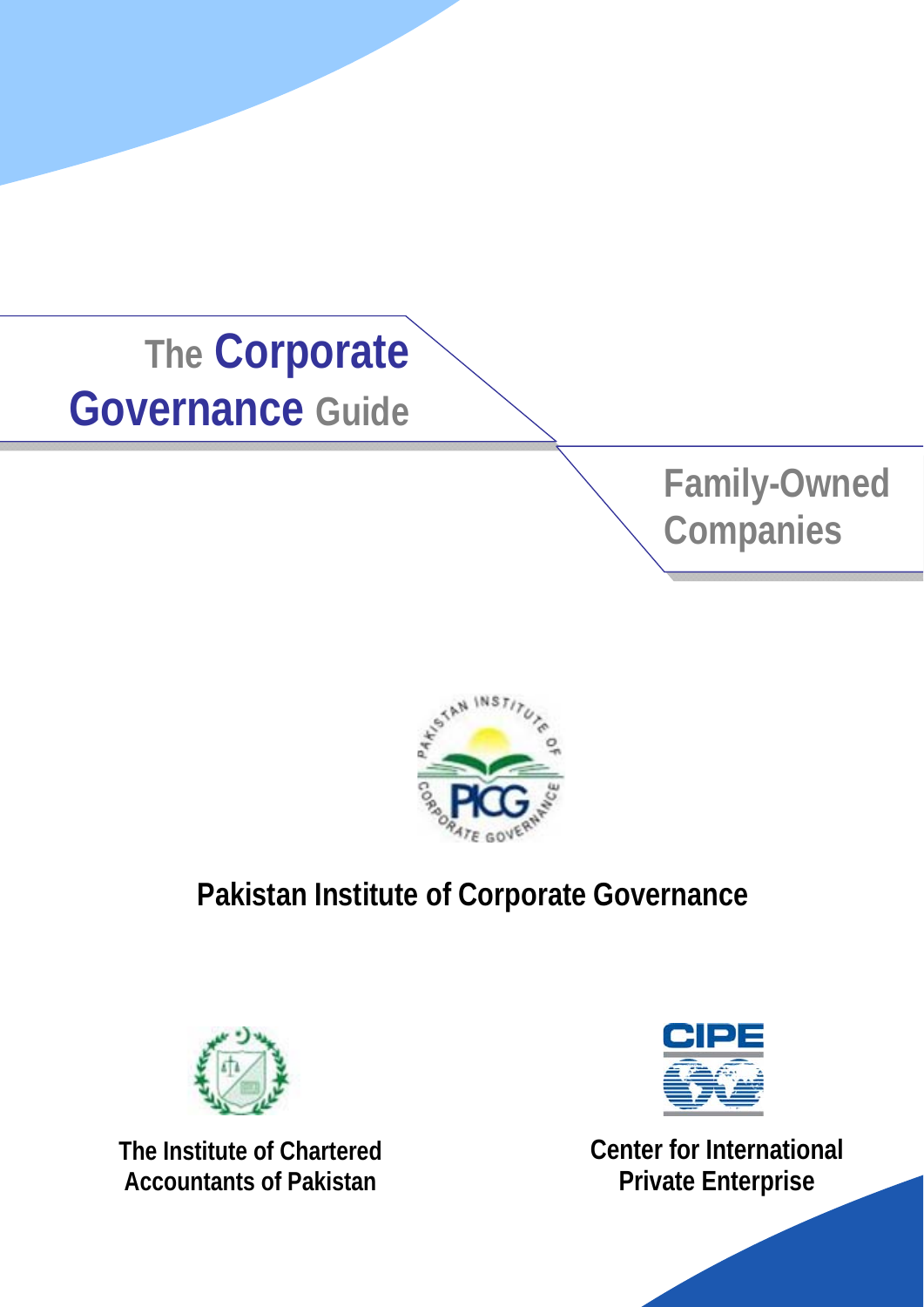**Pakistan Institute of Corporate Governance (PICG)** is a non-profit organization established in 2004 under section 42 of the Companies Ordinance 1984 and is involved in training and education, creating awareness, publishing resource material and promoting discussion on corporate governance.

**The Institute of Chartered Accountants Pakistan (ICAP)** was established in 1961 to regulate the profession of accountancy in the country. It is a statutory autonomous body established under the Chartered Accountants Ordinance 1961.

**The Center for International Private Enterprise (CIPE)** is a non-profit affiliate of the U.S. Chamber of Commerce and supports initiatives involving the private sector in policy advocacy and institutional reform, improving governance, and building understanding of market-based democratic systems. CIPE is one of the four core institutes of the National Endowment for Democracy

Technical assistance for research & development of this publication was provided by the Center for International Private Enterprise.

For more information or additional copies, contact: **Center for International Private Enterprise**  Pakistan Office: Suite 214-5, Glass Tower 2, FT 3, Adjacent to PSO House, Main Clifton Road, Karachi-75530, Pakistan ph: (9221) 565 6993-4 · fax: (9221) 565 6995 web: www.cipepk.org · e-mail: cipepk@cipe.org

© 2008 The Center for International Private Enterprise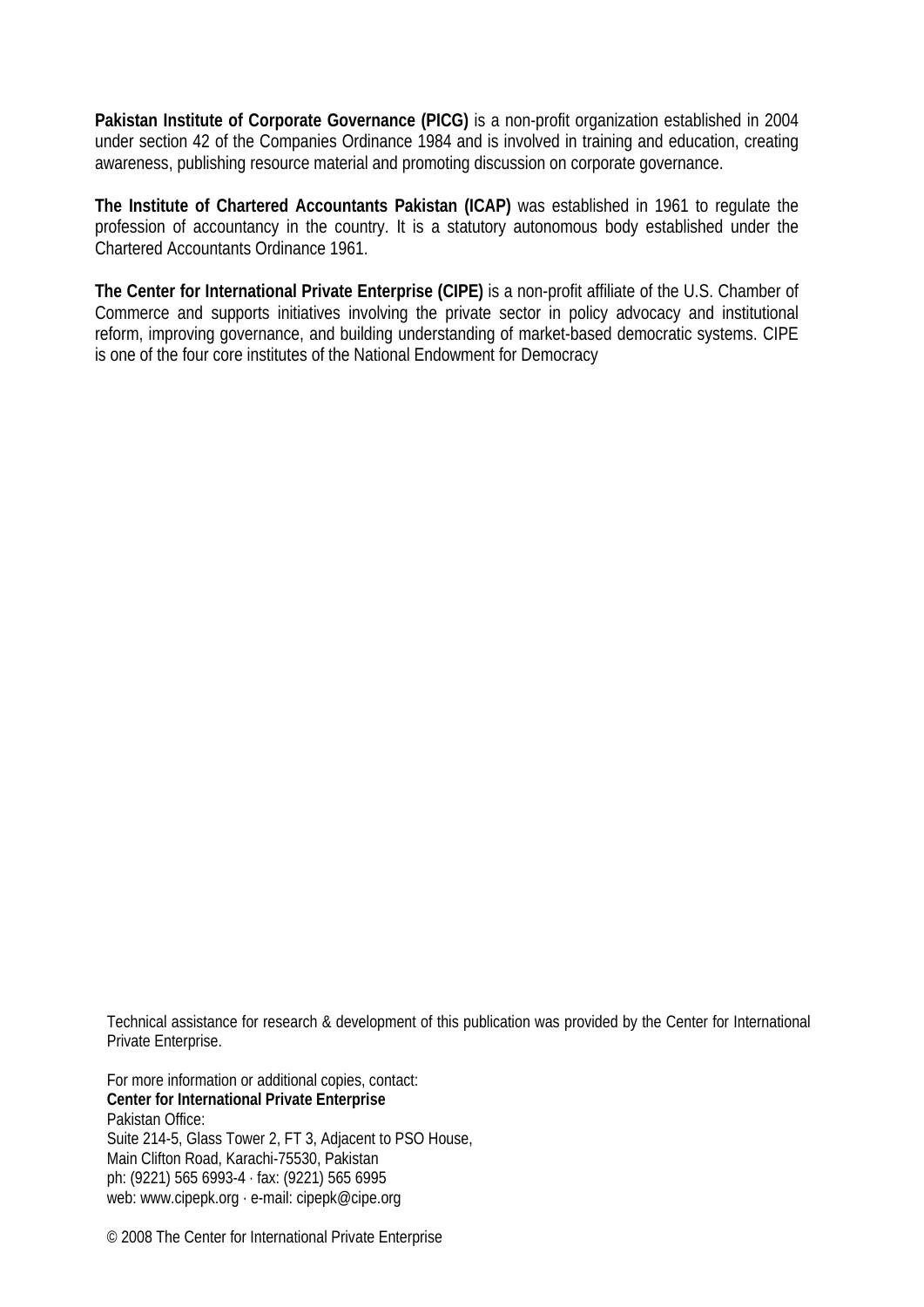## **TABLE OF CONTENTS**

| Annexure F: List of Stakeholders Consulted during Guide Development 21 |  |
|------------------------------------------------------------------------|--|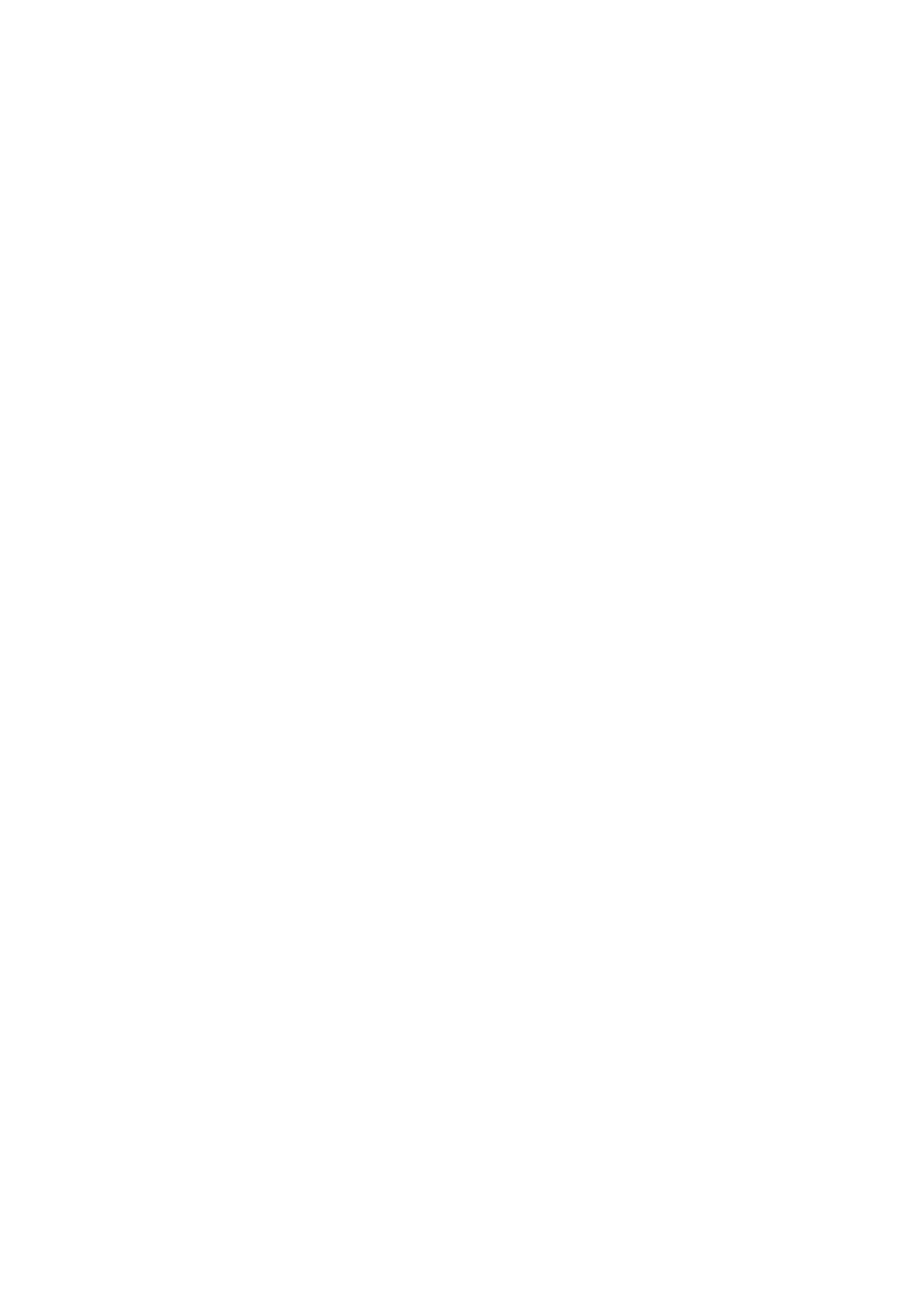Pakistan has been experiencing phenomenal economic growth in the past few years, leading to a sizeable increase in the number of unlisted companies, particularly familyowned organizations. The Securities & Exchange Commission of Pakistan has recently reported that the total number of non-listed companies has now surpassed the 50,000 mark, in counterpoint to the 5,000 or so companies registered in 2007.

The sharp growth in such companies is fueling the growth of Pakistan's private sector, making good governance even more important for businesses. Currently, the Code of Corporate Governance only ensures compliance for companies listed on the stock exchanges. Introducing the concept of good corporate governance is vital for the continuity and sustainability of the unlisted companies that support economic growth in Pakistan.

Early on, the Center for International Private Enterprise (CIPE) heard from the business community that the unlisted sector was in great need of guidance and information on adopting good governance practices. CIPE, the Pakistan Institute of Corporate Governance (PICG), and the Institute of Chartered Accountants Pakistan (ICAP) held a Business Policy Roundtable in November 2006. The roundtable was chaired by Mr. Razi Ur Rehman, Chairman, Securities & Exchange Commission of Pakistan. Stakeholders discussed this specific topic at length, and agreed (i) to revisit the existing Code and to consider holding state owned enterprises equally accountable and that (ii) CIPE, PICG, and ICAP would develop a guide to corporate governance for family-owned companies.

After detailed deliberations by the stakeholders at five focus groups meetings and two roundtables, as well as offering the draft for comment on the three organizations' websites, the guide is finally ready. It provides a corporate governance framework, based on the OECD's internationally recognized principles, that is practical and adaptable for both listed and unlisted companies. Moreover, this guide addresses some of the peculiarities of familyowned businesses in Pakistan. It is hoped that in addition to family-owned companies, other unlisted companies will benefit from this guide as well.

CIPE acknowledges the contributions of Mr. Fuad Azim Hashimi, President & CEO, PICG; Mr. Asad Ali Shah, Council Member, ICAP; Mr Razzak Dawood, former Commerce Minister and Chairman, Pakistan Business Council; Mr Mahomed Jaffer, Barrister-at-Law, Chairman, CIPE-Pakistan Project Advisory Committee, and Former Senior Partner, M/s Orr, Dignam & Co.; Mr. Jawwad Sheikha, Project Consultant; and all other focus group members who extended support and expertise for the preparation of this guide.

Winfindla

Moin M Fudda, onzm, s.i Country Director, CIPE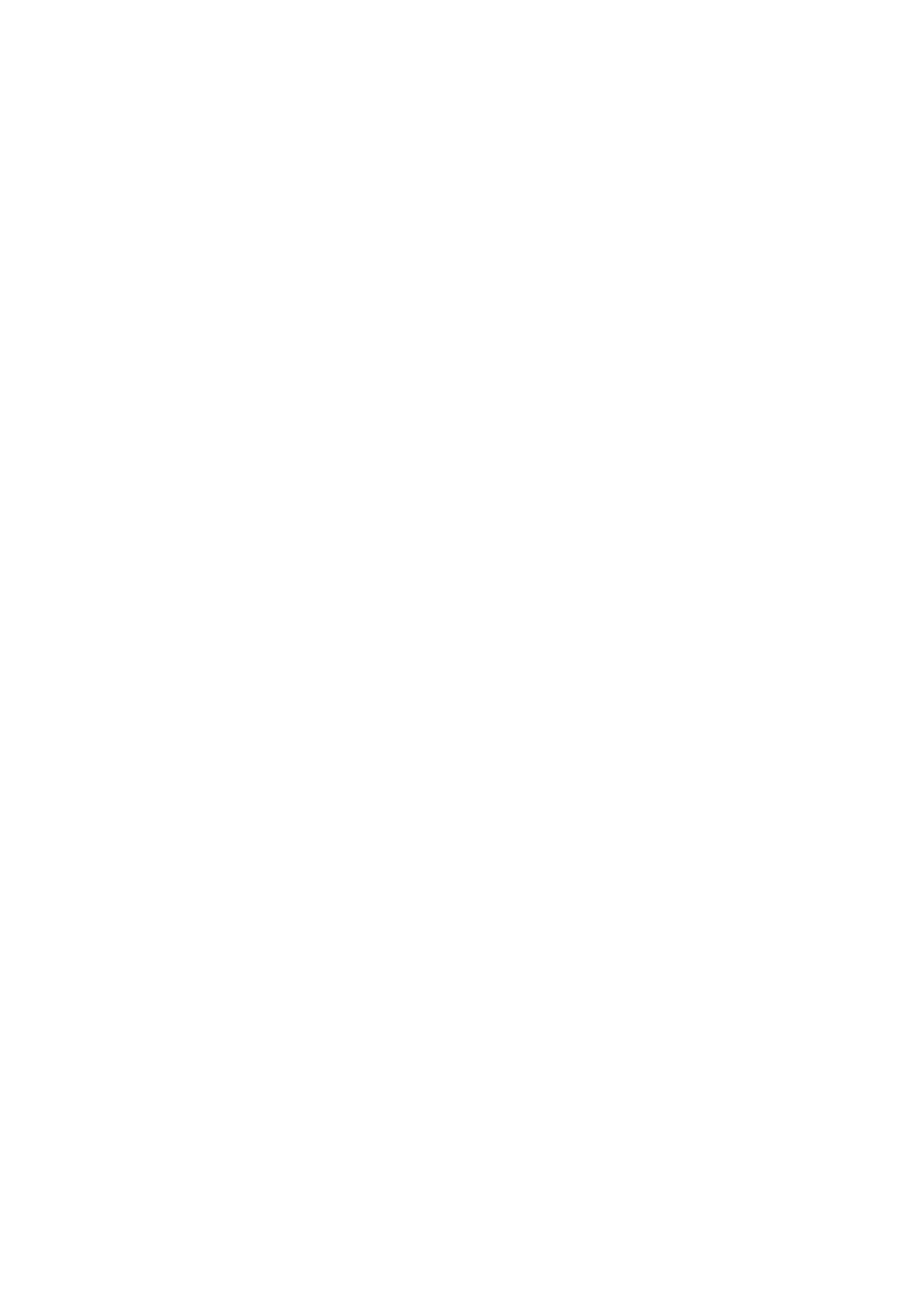#### **BACKGROUND**

Family-owned companies are characterized as organizations in which the shareholders belong to the same family and participate substantially in the management, direction, and operation of the company.

It is widely recognized that each family has its own unique unwritten rules, values, histories, and communication methods. As the family structure shrinks or expands, the company changes, particularly with the advent of the second and third generations. Changes instigated by new generations can improve or harm the business. A recent survey suggests that only 15% of family-owned enterprises continue to survive to the third generation. Of those that do last, 85% either disintegrate or completely vanish before the fourth generation takes the reins.

Families have a number of unique attributes that serve to strengthen a family business, including love, care, unconditional acceptance, generational hierarchy, emotion, informality, closeness, loyalty, commitment, stability, relationships, growth and development, safety, support, and tradition. Families can also have a number of negative traits such as anger, tension, confusion, competitiveness, and strangled communication, which can affect a company to the detriment of all. These qualities are reflected into business ownership methods and styles, and can support or harm a company. Good governance mechanisms can alleviate some of the problems that arise when family characteristics become a driving force behind company action.

Despite having a close network of owner/directors and the ability to make decisions quickly, family-owned companies are generally unable to sustain growth and have a shorter lifecycle than a privately owned company. In Pakistan, amongst the so-called 22 families identified in the Ayub Era, only a few have managed to retain their prestigious position. Research shows that family-owned companies' shorter lifespan is mainly due to the following attributes:

- 1. Clear lines of succession do not exist or are complicated by the importance of familial relationships.
- 2. Loose organizational structures do not attract and retain quality human resources.
- 3. Personal interest in the success of the business leads to an unwillingness to take risks like expanding and diversifying into new business ventures.

#### **Rationale**

It is internationally recognized that good governance has a positive impact on the performance of companies and enables them to move into the next phase of the business lifecycle. As companies grow and become more conversant with good governance, their ability to attract capital from external sources also improves, allowing them to expand, diversify, and acquire other businesses in a sustainable manner.

Good governance directly addresses the above issues for family-owned companies by:

- Integrating the strengths of family and business.
- Improving shareholder relationships through effective communication and conflict management.
- Systemizing wealth distribution mechanisms.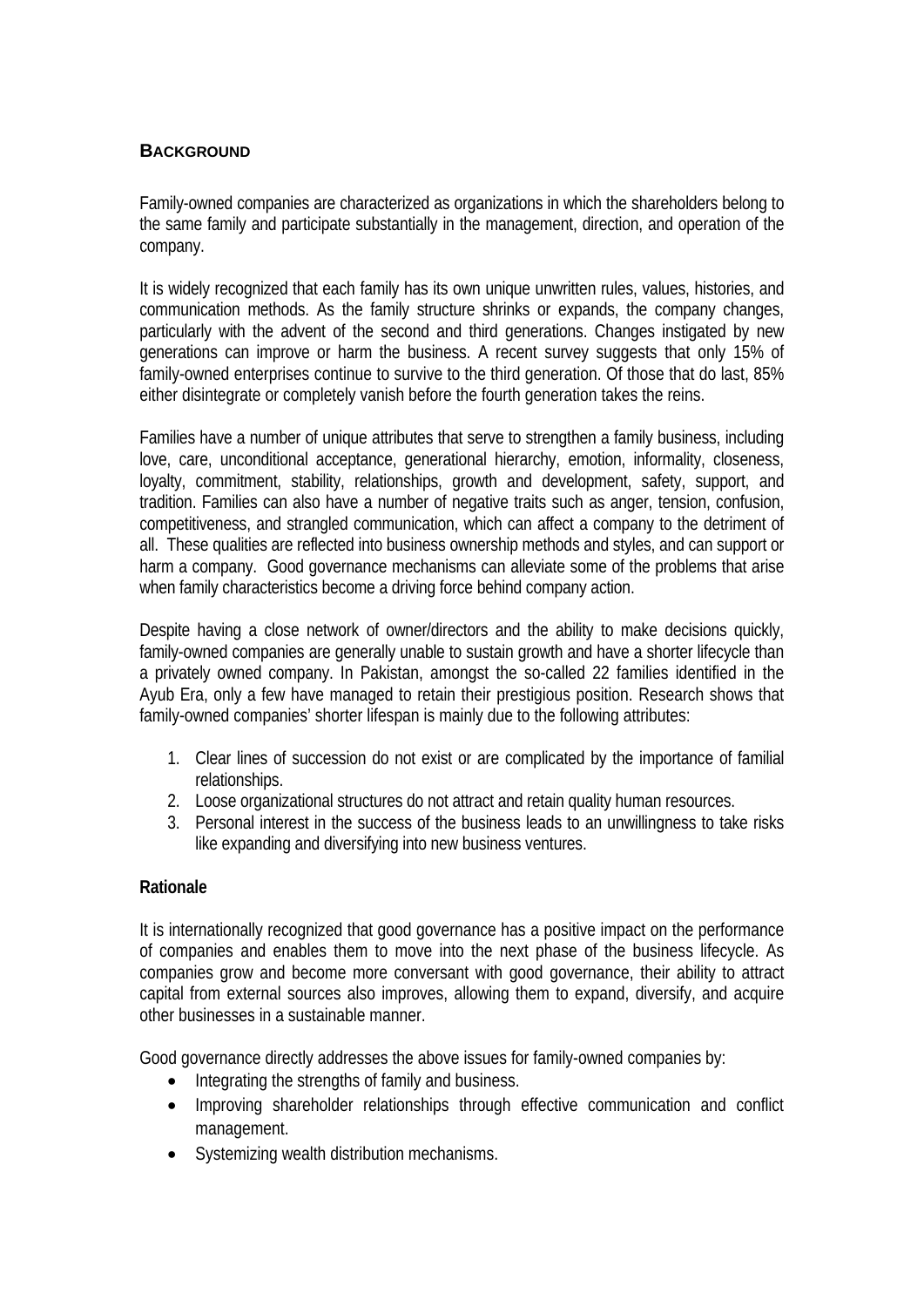- Supporting growth and business diversification.
- Managing ownership and leadership transitions.
- Developing the next generation of managers, shareholders, and family members.
- Improving credibility.
- Attracting lower-cost debt and equity capital.

The principles of good corporate governance are as useful for non-listed companies as for listed companies. In countries like Pakistan, where a corporate governance code has been established for listed companies, these principles can be practiced by family-owned and nonlisted companies as well. Some countries – including Egypt, Turkey, Belgium, and Finland – have also developed indigenous, voluntary corporate governance guides for non-listed, familyowned companies.

In Pakistan, family-owned companies are often private limited companies. Shares are held by a small group of people and there are limits on transferability. When this small group of people, however, is a family in conflict, the company suffers from a lack of objective analysis on the part of independent directors. Creating mechanisms like family constitutions and family councils can manage corporate governance apart from the family so the business does not suffer. Additionally, good governance practices can assist in creating a more sustainable organization by delineating methods for generational transitions and succession planning.

Family-owned, listed companies are the backbone of Pakistan's economy. However, these companies are traditionally either unaware of the general principals of good corporate governance, or work in a relatively less open environment. Promoting basic principles of good governance for family-owned companies is crucial in supporting the development of a strong economic sector.

#### **Scope**

*The Corporate Governance Guide: Family-Owned Companies* is intended to act as a guide for progressive, medium to large sized, non-listed, family-owned companies in Pakistan. The Guide establishes principles and practices that, when implemented, will help directors in improving governance in their entities. The underlying objective of this Guide is to support sustainable growth and long-term value creation in family-owned companies.

In the process of developing the guide, the Pakistan Institute of Corporate Governance and the Institute of Chartered Accountants Pakistan jointly conducted five focus group meetings and two roundtables to discuss crucial elements of corporate governance as they apply to Pakistani companies. Feedback from the stakeholders was carefully examined in the light of international best practices, and was accordingly incorporated in the Guide. A list of organizations and companies whose representatives endorsed the material in this Guide is included in the final appendix.

The Guide takes an ambitious yet practical approach to improving corporate governance in Pakistan, while remaining relevant for companies operating under existing business norms. This approach appreciates the entrepreneurial dynamism of Pakistani family-owned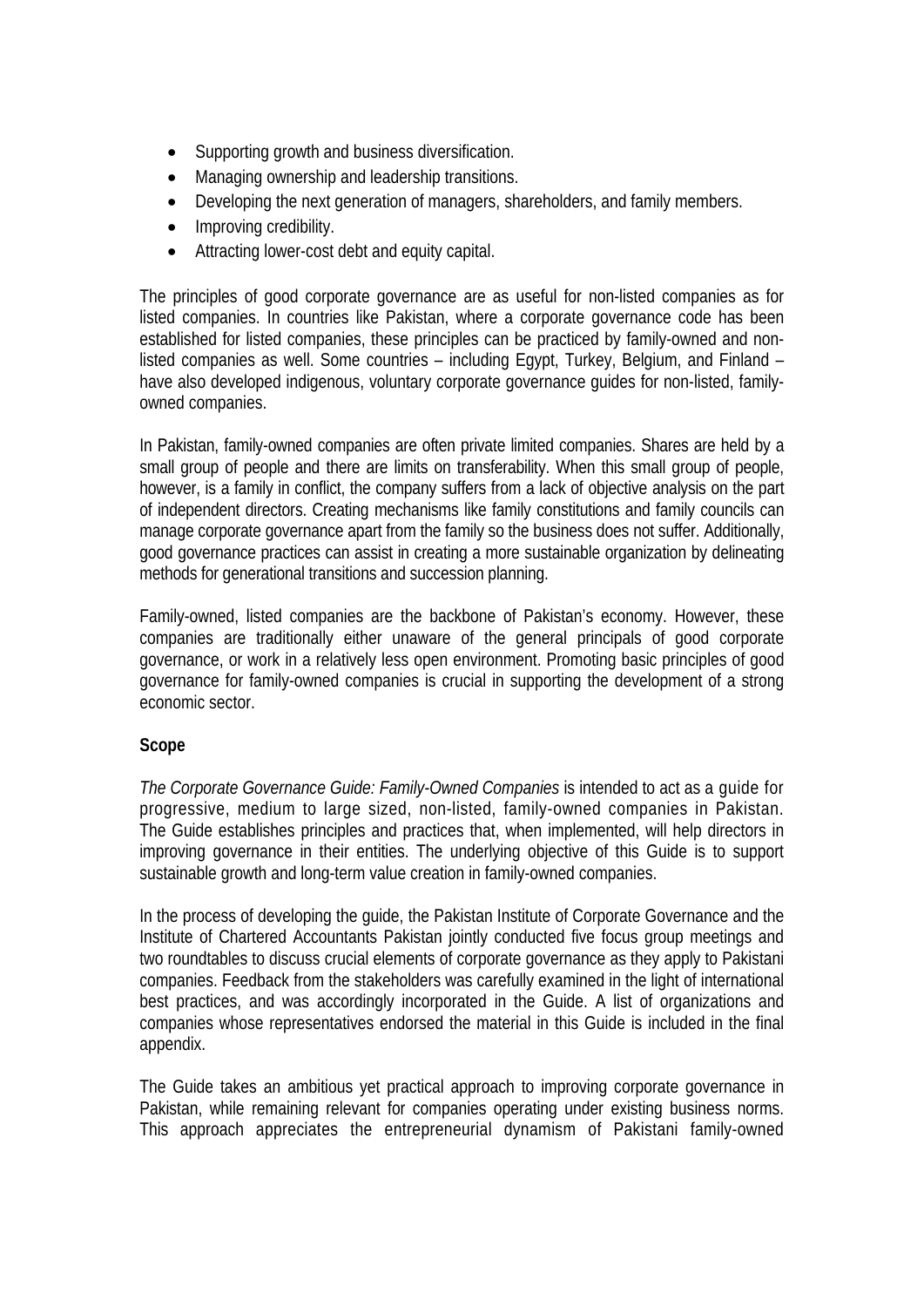companies. It also calls on entrepreneurs to be more responsible and focused on their own interests as well as on the larger interests and continuity of the enterprise.

The Guide includes different recommendations for various types of family-owned companies; given the wide variety of company attributes such as size, age of the company, the nature of business, the composition of shareholders, and family dynamics. Therefore, not all provisions of this Guide are applicable to all companies across the board, and the Guide may be adapted in accordance with the needs of individual businesses.

Integration of these principles and practices into company policy remains optional. Implementation options include insertion into a company's articles of association or the application of mandatory guidelines for the board of directors. Or, a company may decide to use the Guide merely as a reference or benchmark to assess its corporate governance practices.

Family shareholders and board members may question the need to adopt a voluntary guide to improve governance in the company's operations. Corporate governance is crucial in defining the respective roles of shareholders as owners, on one hand, and managers, on the other. By establishing good corporate governance practices, companies are able to reduce conflicts, motivate employees to perform at higher levels, and strengthen accountability mechanisms – thus stimulating the company's growth and ability to profit. Above all, well-governed companies are best positioned in today's global marketplace to attract more equity and low-cost debt capital. Well-governed companies are more agile and flexible in their responses to the ever changing business and political environments.

Additionally, the Guide offers direction on facing the difficult problem of introducing family governance mechanisms separate from the company's corporate governance mechanisms, in order to ensure that family quarrels do not permeate the company's activities. It is important to understand the dynamics between family and firm and how concepts of ownership and stewardship affect the family, particularly as generations change. Family constitutions, family councils, and other 'soft' elements of corporate governance become crucial for the smooth application of governance principles. Implementing a family constitution to guide behavior or a family council to regulate board/family interaction can create space between emotions and business. It is challenging for families to agree on principles that all will follow for the good of the company, but by adopting behaviors and expectations en masse, families are able to create more stable and better-governed companies.

Use this Guide to provoke debate among board members and family stakeholders regarding corporate governance practices, and adopt practices as they are appropriate to the company's situation. This is only the first version of the Guide and should be viewed as a "live document" to be tested, amended, and improved in the coming years.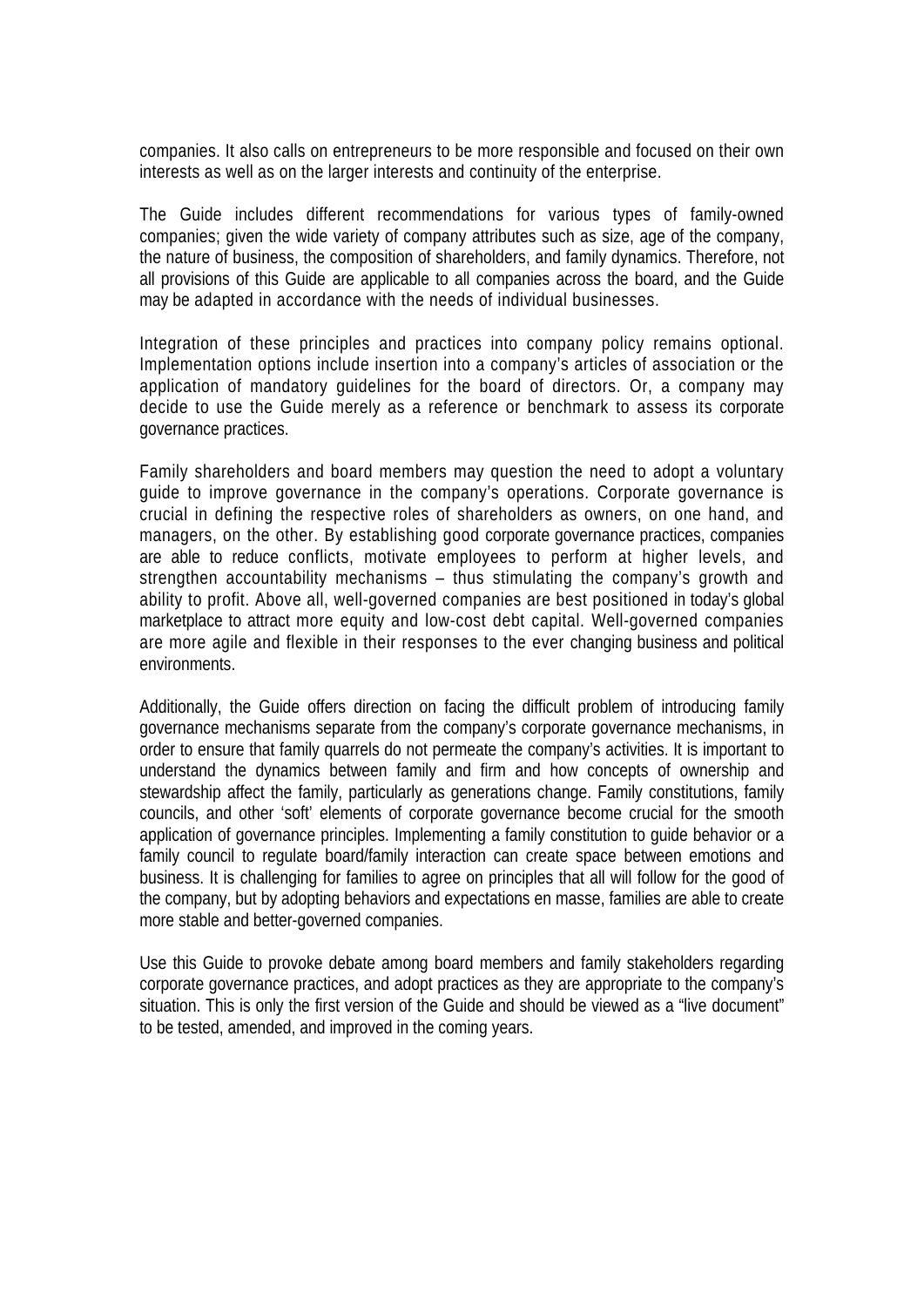#### **GOOD GOVERNANCE PRACTICES**

#### **Duty of Care**

The guide recommends a responsibility on the directors to exercise "reasonable care" in carrying out their duty in a manner consistent with relevant laws and regulation, as well as the articles of association and resolution of the shareholder's meeting. The degree of care that directors are required to uphold in carrying out their duties is that which prudent persons in like positions would exercise under similar circumstances ("reasonable care"). Directors may therefore be held personally liable for damage suffered by the company which resulted from their actions, if it can be proven that such damage could have been avoided had the directors conducted the matter in question with reasonable care.

In carrying out its duties, the Board utilizes information provided by management, staff, or by other relevant professionals. In utilizing such information, if the directors satisfy themselves, upon having made independent review and assessment of such information, and that in good faith there is reasonable ground for believing that the resource person is reliable and competent, then the reliance of directors on such information will be considered consistent with reasonable care. The question whether a director has exercised reasonable care lies in the balance between the foreseeable risk of harm and the potential benefits expected to accrue to the company from the conduct in question.

Based on the "business judgment rule," we may say that directors have made business judgment in good faith and acted with reasonable care if they: (i) do not have personal interests in the subject of business judgment; (ii) reasonably believe under the circumstances that they are well informed about the subject of such business judgment; and, (iii) rationally believe that the business judgment made was in the best interests of the company.

Although directorial oversight does not require a detailed involvement of the day-today activities of the company, directors are obligated to be familiar and updated on its overall business activities. Without the knowledge or understanding of business required, it would be difficult for directors to participate in the general monitoring of corporate affairs of the institution with due care and prudence as required by law.

All directors are jointly responsible for overseeing the business of the company, and since Board meeting is the means by which such oversight is carried out, attendance of the Board meeting is thus an important duty of the directors. A director shall be exempted from liabilities if it can be proven that they did not participate in such act or it was done without a resolution of the meeting of the Board, or they protested at a meeting of the Board and such protest is recorded in the minutes of the meeting or the protest was made in writing and submitted to the chairman of the meeting with a reasonable period after the meeting.

#### **Duty of Loyalty**

Directors are supposed to act honestly. The duty of loyalty requires directors to act honestly and in the best interests of the institution and its shareholders as a whole. Directors may,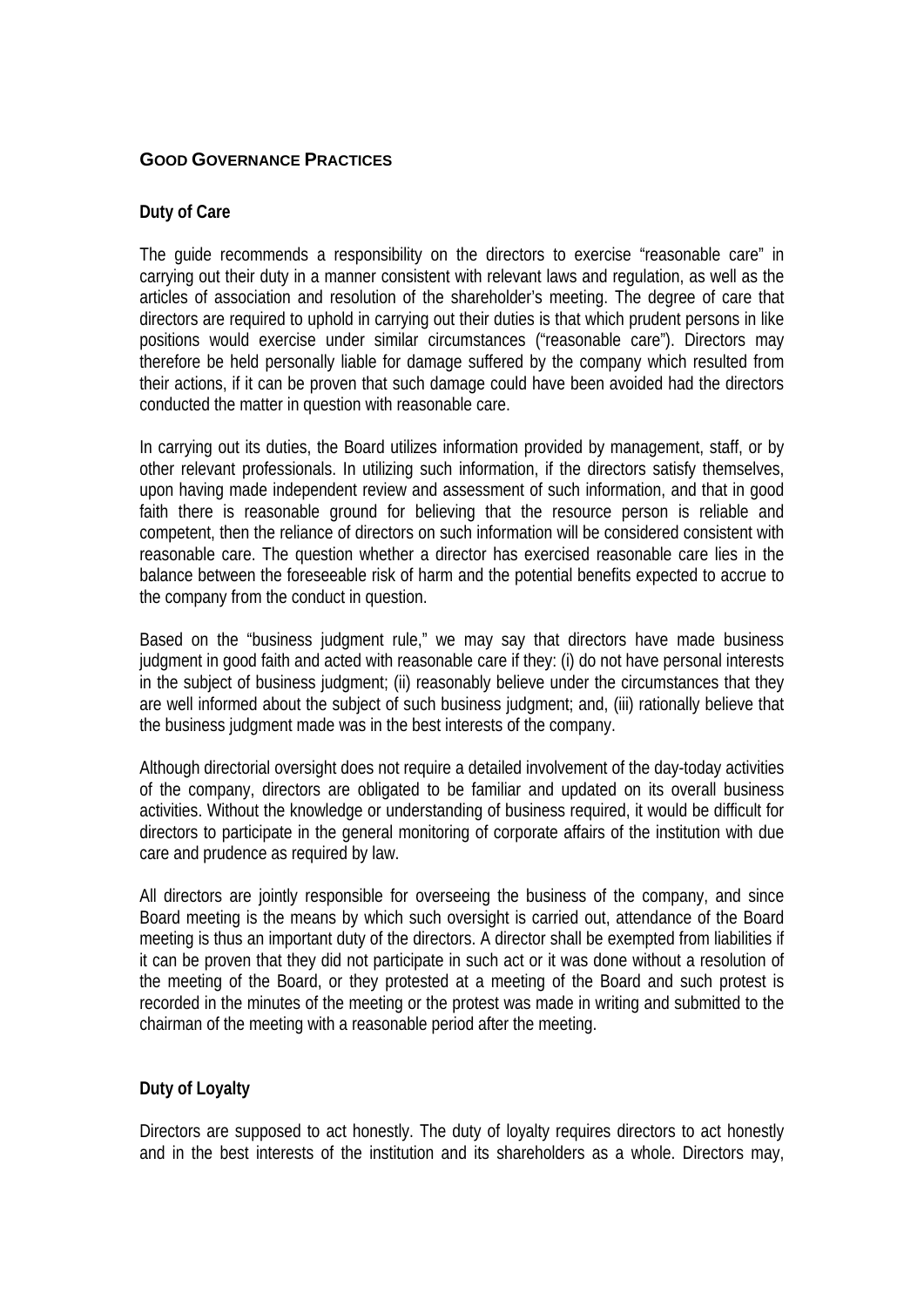therefore, be found not to have acted honestly in the event that they have used their corporate position or confidential information obtained in the capacity of director to serve personal interests. The duty of directors to act in the best interests of the company also applies to the context of group of companies. Directors owe a duty of loyalty to the company within which they hold the position of director and not to any other company within the group. Having a duty of loyalty, directors should avoid conflict of interests and may not benefit at the expense of the company, or divert unto themselves any opportunity, which in fairness, is entitled to the financial institution (to the extent that they become aware of such opportunity through the use of corporate property, corporate information or their position as director, or in the case where such opportunity is closely related to the corporate business.

#### **1. Board of Directors**

*The board shall have a reasonable number of members and shall include a balance of executive and non-executive directors (including an independent non-executive director) to facilitate effective and objective board management.* 

#### **1.1 Number of Directors**

1.1.1 The number of directors should be fixed according to the company's size, age, nature of business operations, and future plans, ensuring effective and efficient governance. The board should comprise a minimum of five directors.

1.1.2 A casual vacancy on the board of directors shall be filled by the remaining directors expeditiously.

#### **1.2 Composition of the Board of Directors**

1.2.1 For a company to achieve long-term success and survival, it is imperative to have independent perspectives and objective analysis both in the decision-making process and in monitoring the company. At times, the board members elected from the family may not act at the desired level of independence and objectivity. Accordingly, inclusion of non-executive board members is suggested (in addition to at least one independent member), who shall be able perform their role without being influenced by the management and the family. The company should set a certain percentage of board members to be designated as non-executive. Numbers will vary with the size of the board, but at least one director should be non-executive.

1.2.2 Non-executive directors should be identified by the family council and elected by the shareholders (see Section 2 for an in-depth discussion of the family council, its role, and its activities).

#### *Definitions:*

The term "non-executive director" refers to a member of the board of directors who is neither an employee of the company nor is in any manner engaged in the day-to-day affairs of the company.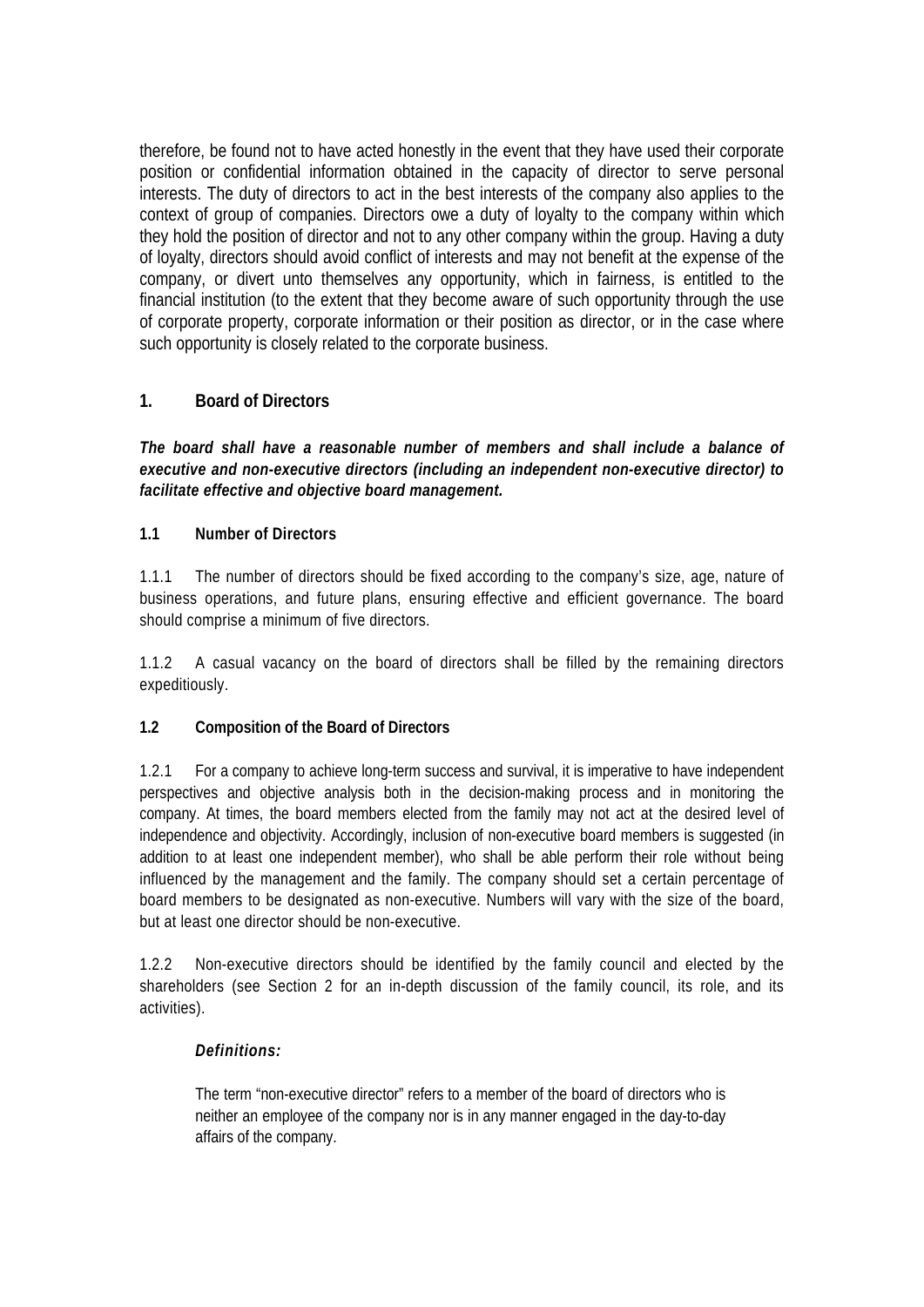The term "independent director" means a director who is non-executive and is not connected with the company or its promoters or directors through any business relationship, BUT may be distantly related to the family owners.

#### *The board should ensure strategic guidance of the company, effective monitoring of management, and the board's own accountability to the company and its shareholders.*

#### **1.3 Chairperson**

The chairperson of the company ideally will be other than the chief executive. This person is responsible for providing leadership to the board of directors and for ensuring its efficient and objective functioning. The chairperson is usually a senior family member, nominated by the non-executive directors.

#### **1.4 Committees**

1.4.1 The board shall consider forming an Audit Committee for the oversight of internal control systems, including financial reporting and external auditing, to improve transparency in company affairs.

1.4.2 The committee shall have advisory competence only, with well-defined composition and working procedures.

1.4.3 Other committees may be formed to promote good governance practices, such as a Nomination Committee, Ethics Committee, etc. These committees are founded at the pleasure of the board.

#### **1.5 Evaluation**

The board shall periodically evaluate its own performance and the performance of the audit committee (see Annexure B for guidance). The board will also evaluate the chief executive's performance on an annual basis, using the financial and non-financial targets set at the start of the year as criteria. The chairperson shall be responsible for leading such a process and act as a link between the board, the audit committee, and the chief executive.

*Board members should act on an informed basis, in good faith, with due diligence and care, and in the best interest of the company and the shareholders.* 

#### **1.6 Functioning of the Board**

1.6.1 The directors should exercise their powers and carry out their duties with a sense of objectivity and independence, in the best interest of the company.

1.6.2 The chairperson shall make sure that all directors are able to express their individual and independent opinions. The decisions of the board of directors shall be reached through a consultative process and with a constant effort to develop consensus. Where the board members find it difficult to reach consensus, decisions shall be made according to the majority opinion.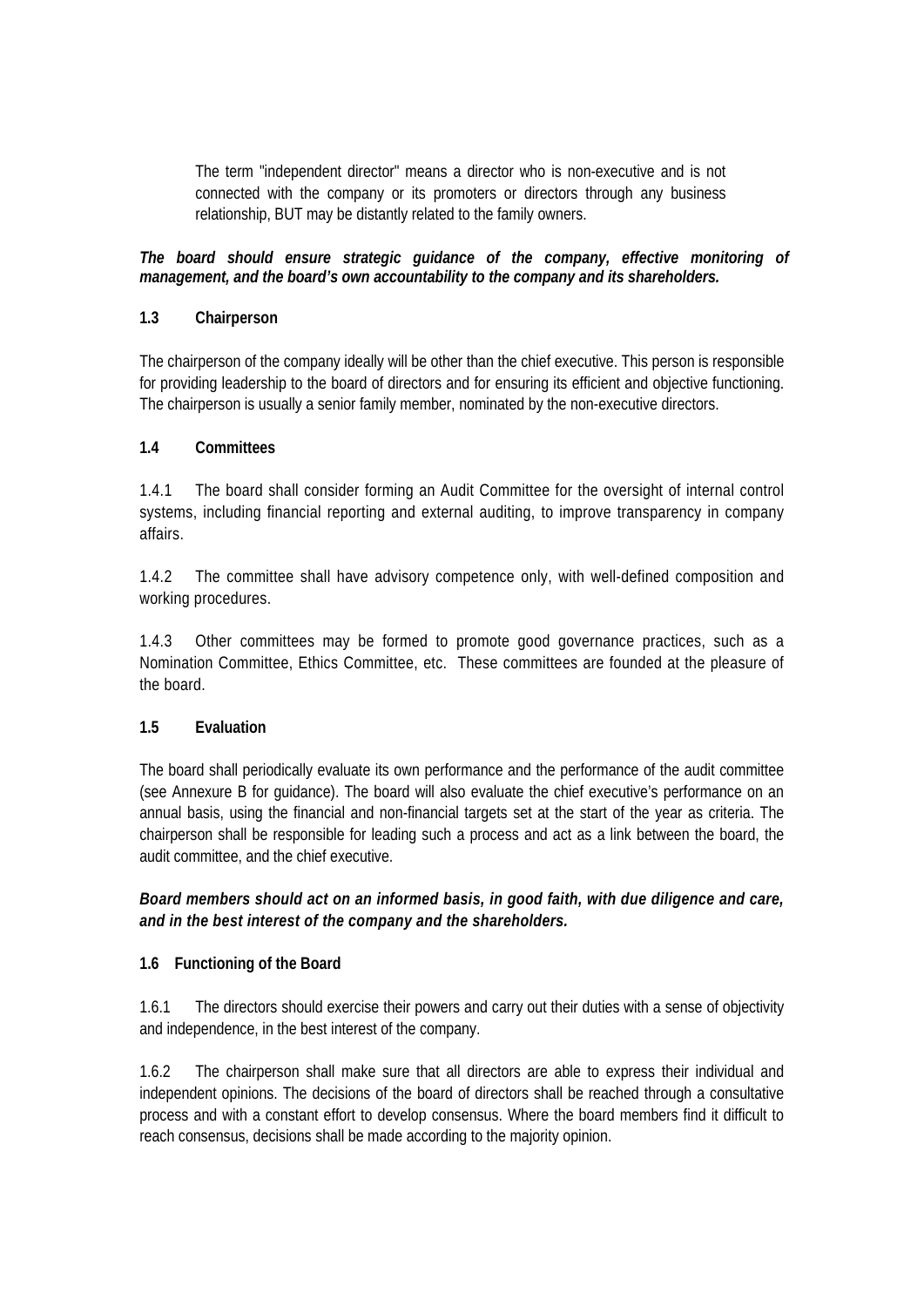#### **1.7 Meetings of the Board of Directors**

1.7.1 Business of the board shall be formally conducted through board meetings held at least once each quarter. Written notice, including an agenda, shall be circulated prior to the meeting. The chairperson should preside.

1.7.2 The chairperson of the company shall ensure that minutes of the meetings of the board of directors are appropriately recorded and circulated to the attendees. The minutes shall comprise the decisions taken and resolutions passed in such meetings.

#### **1.8 Orientation**

The members of the board should receive training upon joining the board. There should be an effective orientation program for new and sitting directors to regularly update and refresh their knowledge of the company.

#### **1.9 Remuneration of Directors**

Where independent non-executive directors are appointed on the board, their remuneration in lieu of a meeting fee or annual retainer should be fixed at a level which attracts, retains, and motivates such directors.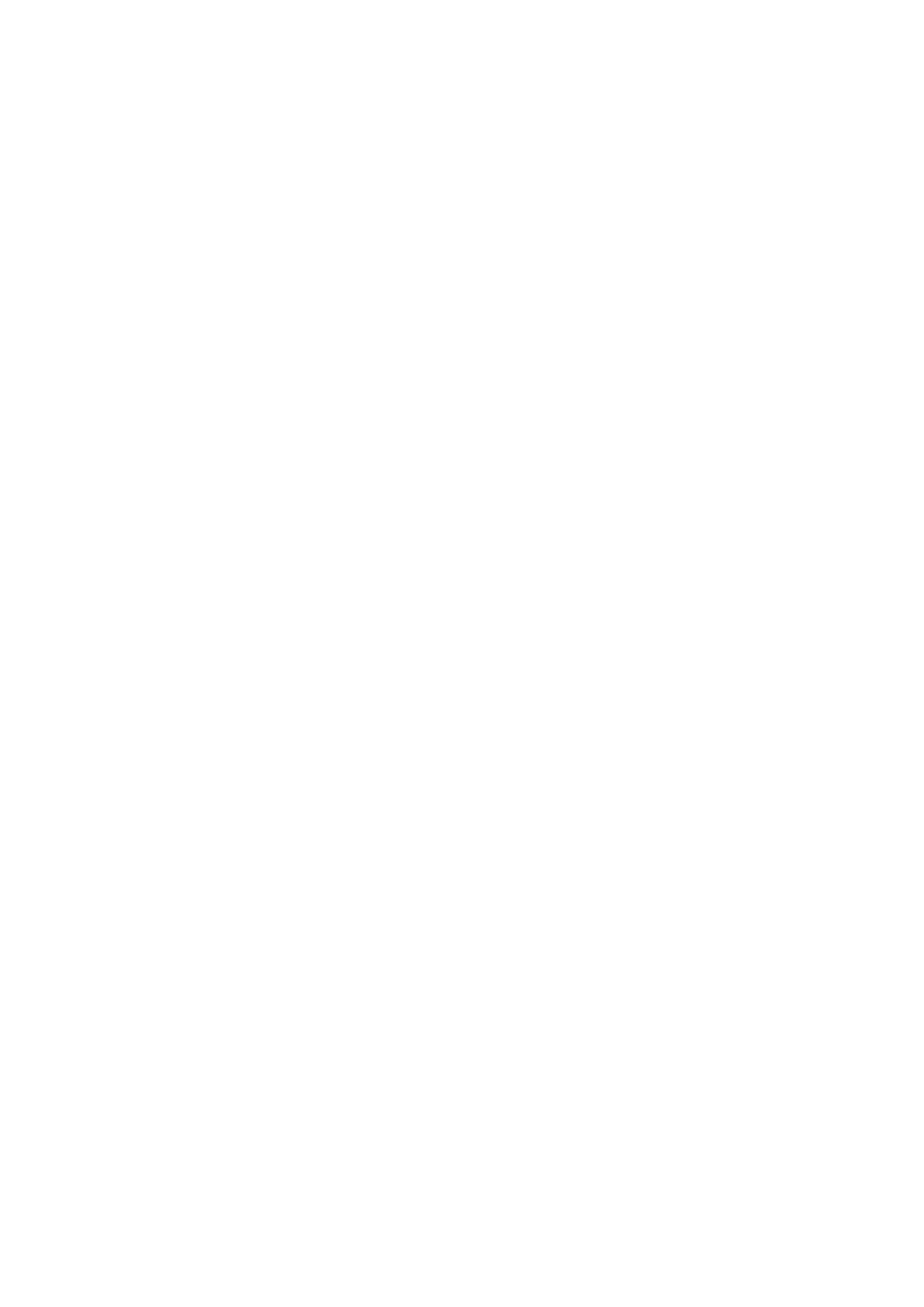#### **2. Family Governance**

#### *Ownership and exercise of rights of all shareholders, including minority shareholders, should be respected and protected by forming a functional family council.*

2.1 Observing shareholder rights is necessary for a company to function and grow. A family council can act to preserve these rights in companies where:

- shares are held by several family members;
- shares are held within several branches of the family; or,
- within a single branch of the family, multiple generations are involved in various roles in the company (whether or not they are active in the enterprise or are shareholders).

2.2 All segments and branches of the family should be represented on this council after developing consensus amongst the family on the size, membership, and leadership of the council. The family council shall serve as a platform for communication and consultation in connection with the family business, and to give guidance to directors representing the family about the family's interest in the policies adopted or to be adopted by the company. In particular, this council shall play a major role in resolving conflicts and issues concerning succession.

#### *All shareholders should have the opportunity to obtain effective redress for violation of their rights, including a mechanism for the resolution of disputes.*

2.3 Conflicts among family members or branches of the family disrupt company and board activities. Personal conflicts are the main cause of fractured family-owned companies. The family council shall ensure that a) potential conflicts are preempted and prevented from affecting business and b) all conflicts concerning the family's business are resolved through discussions and consultations in a timely manner. The council, if necessary, may seek the services of a professional mediator to resolve conflicts.

2.4 Minority shareholders in a family-owned company usually find it difficult to participate in the decision-making process due to their lack of access to timely information and disclosures. Inability of aggrieved shareholders to withdraw an investment from the company further complicates matters, whether due to restrictions on transfer of shares, unavailability of the right price, or emotional investment. Minority shareholders may seek assistance through family councils to resolve this issue.

2.5 The family council should ensure that minority shareholder grievances are appropriately addressed in a timely fashion.

#### *Shareholders should collectively ensure the continuity and sustainability of the company.*

2.6 The family council shall decide which family members are able to pursue election to the board of directors of the company. The council should nominate members of the family who are fully aware of the family's values and vision and who are professionally interested in making a longterm personal commitment to the company.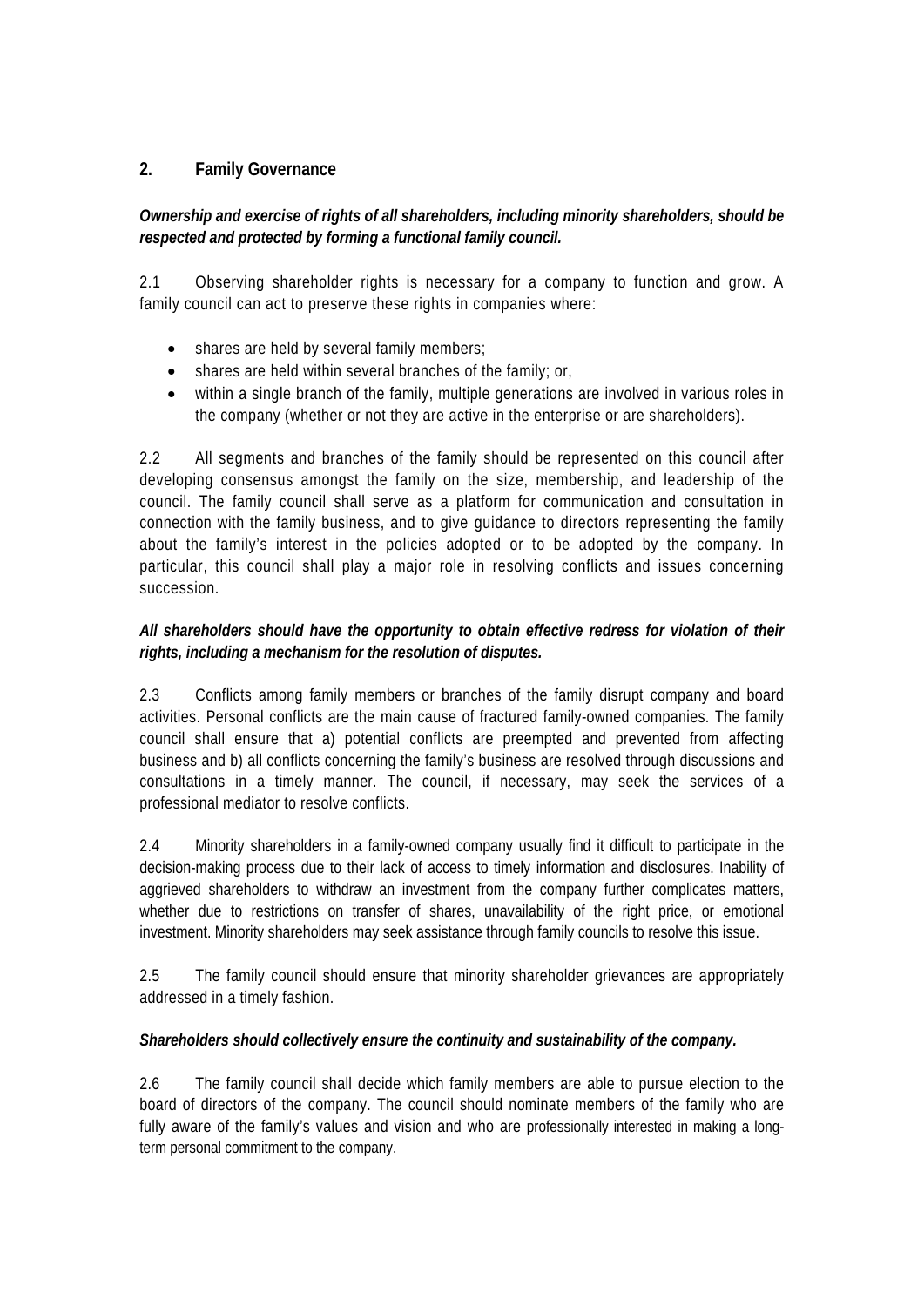2.7 Succession planning is a common issue in family-owned businesses. Developing consensus on the name of a successor is usually difficult. The issue of succession must be addressed in a professional manner and with the best interests of the company and the family in mind. The council plays a major role in ensuring that succession is planned well ahead of any potential management changes, and that the prospective successors, once identified and agreed upon, are appropriately groomed to take up key positions of responsibility.

2.8 During the selection of a chief executive, the council should make its recommendations to the board of directors, which shall give due consideration to these recommendations.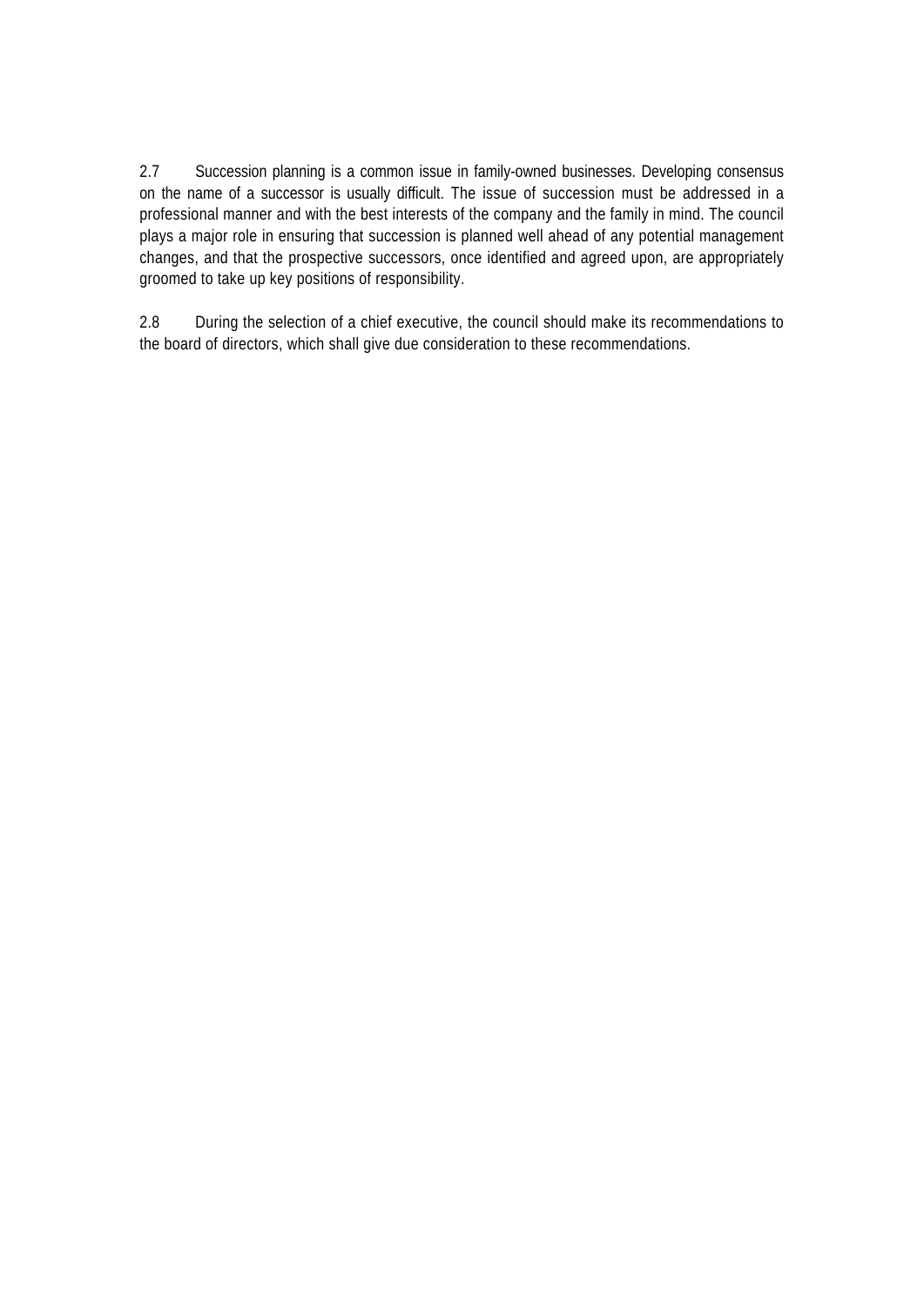#### **3. Employees & Other Stakeholders**

*The board of directors should appreciate the role of the employees, especially key management, in the success of the company and should ensure that employees are treated with fairness and equity and without discrimination.* 

3.1 Proper human resource policies should be put in place to attract and retain qualified personnel. Best practices for attracting new hires include offering market-based compensation, an effective performance appraisal system, and opportunities for advancement.

3.2 The board and the chief executive officer must establish a culture of merit and, if necessary, should hire key management personnel from outside the family.

3.3 There should be no discrimination between family and non-family employees. There should be an objective policy for the employment of family members based on qualifications and experience.

3.4 The board shall ensure that company operating policies and procedures are well documented and available to all staff members to facilitate easy reference, application, and accountability. As part of the management, family members should ensure adherence to these policies and procedures.

3.5 The board should involve senior management employees in policymaking and should empower them to manage the organization within the set policy framework, avoiding micromanagement of the company.

3.6 The board and senior management should ensure transparent and regular communications with and among employees at all levels.

3.7 Employees should be able to freely communicate their concerns about unethical practices, if any, to the board or its designated senior executive, without fear of repercussions. A whistleblower policy should be put in place to protect employee and employer rights.

*The company should recognize the role and rights of its stakeholders, both through established laws or mutual agreement, and should encourage active cooperation to achieve operational and financial sustainability.* 

3.8 The company should strive for healthy business relationships with other stakeholders, namely:

- Providers of finance, such as banks and other financial institutions
- **Suppliers**
- Customers
- **Government**
- Civil Society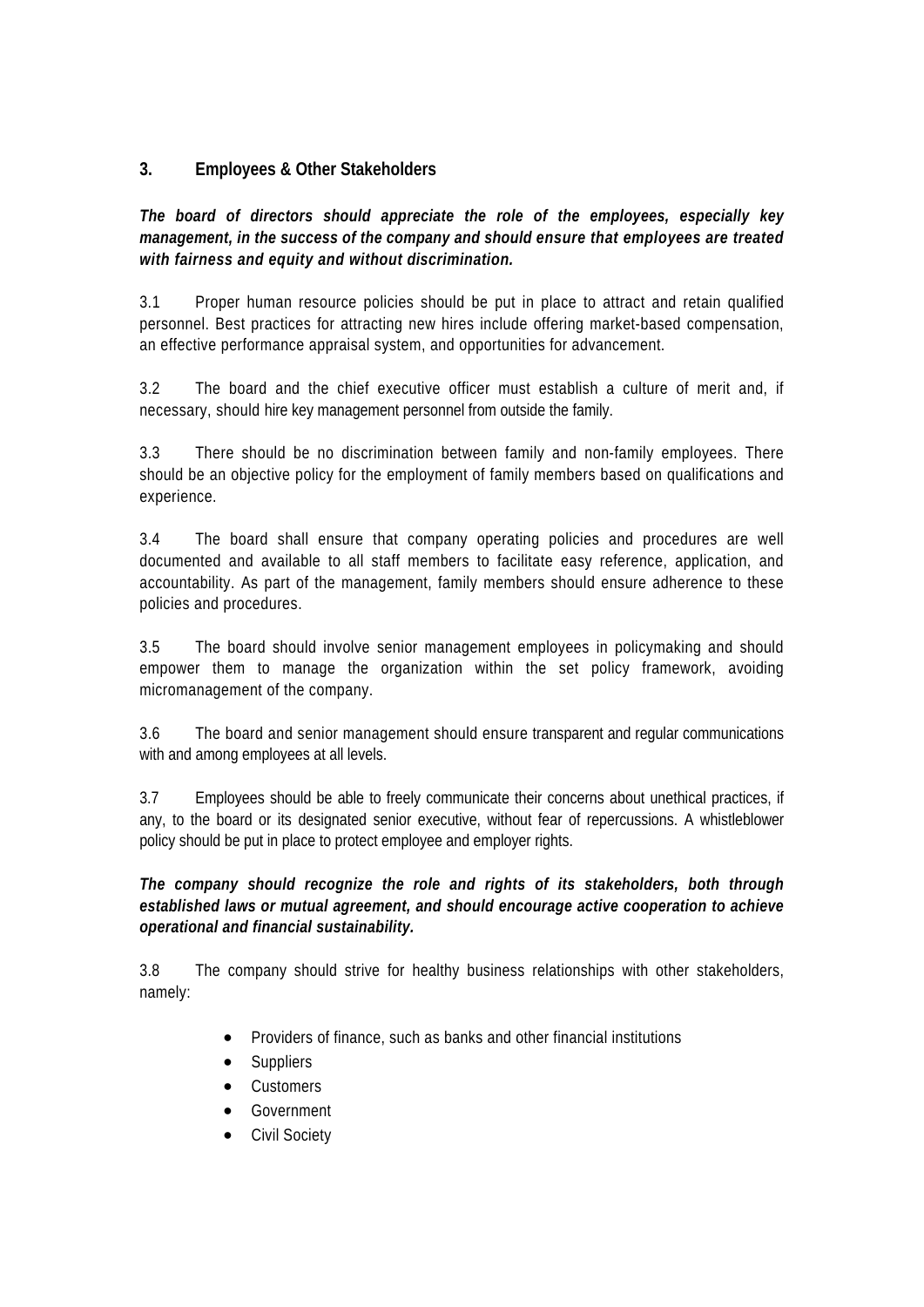#### **4. Ethics, Disclosure, and Transparency**

#### *The organization should be governed in an ethical and transparent manner under effective accountability mechanisms.*

#### **4.1 Ethics and Business Practices**

Companies should prepare a statement containing their ethical values and principles and should circulate it to all directors and employees. The board and the senior management should establish the "Tone at the Top." Practice and implementation of such principles should be demonstrated by the board and management for all employees to emulate. This statement should be reviewed annually by the board and signed by all personnel in the company.

#### **4.2 External Audit**

4.2.1 The company's annual external audit should be conducted by a firm of chartered accountants. The audit committee shall ensure that the auditors appointed by the company are independent and possess appropriate resources to conduct an effective audit.

4.2.2 The audit committee shall interact with the external auditors and should obtain a management letter, identifying matters warranting attention of the Board.

#### **4.3 Related Party Transactions**

4.3.1 Board members and key executives shall disclose to the board whenever they directly, indirectly, or on behalf of third parties have a material interest in any transaction or matter directly affecting the company.

4.3.2 All transactions with related parties should be reviewed by the board or the audit committee to ensure that they are in the best interests of the company.

*Disclosure should be made of all material matters regarding the organization, including financial position, performance, and governance of the company.* 

#### **4.4 Financial Reporting**

4.4.1 The annual financial statements of the company should be prepared in accordance with a recognized framework of accounting and financial reporting. Guidelines can be obtained from the Institute of Chartered Accountants of Pakistan. Audit reports shall be distributed to relevant stakeholders after the audit committee has reviewed them and the board has approved them. The chief financial officer should be responsible for preparing annual and other periodic financial statements.

4.4.2 Depending on the size and needs of the company and its stakeholders, in addition to the annual financial statements, the board may decide to commission and produce interim financial statements.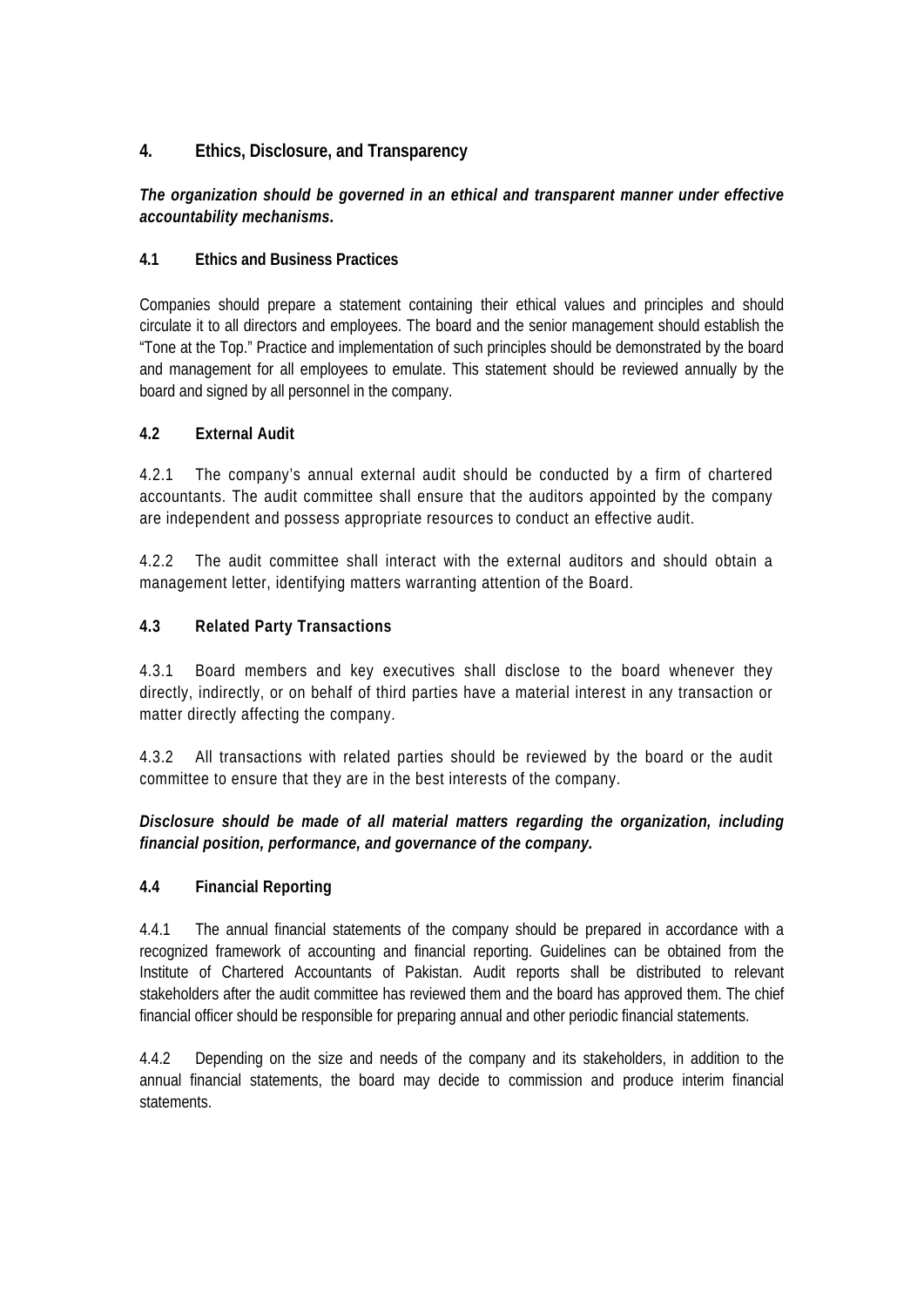#### **4.5 Directors' Report**

4.5.1 The directors should prepare an annual report for submission to the shareholders that includes the annual financial statements and a review of the financial and operating performance of the company during the year. This report should highlight the internal control environment and procedures in place at the organization, as well as the initiatives taken by the directors and management in ensuring policy efficacy and application.

4.5.2 The directors' review should also include comments on the company's strategy, including any significant projects and initiatives, as well as key risks related to its activities. This review shall highlight the company's governance policies, including its compliance with corporate governance best practices, such as this Guide.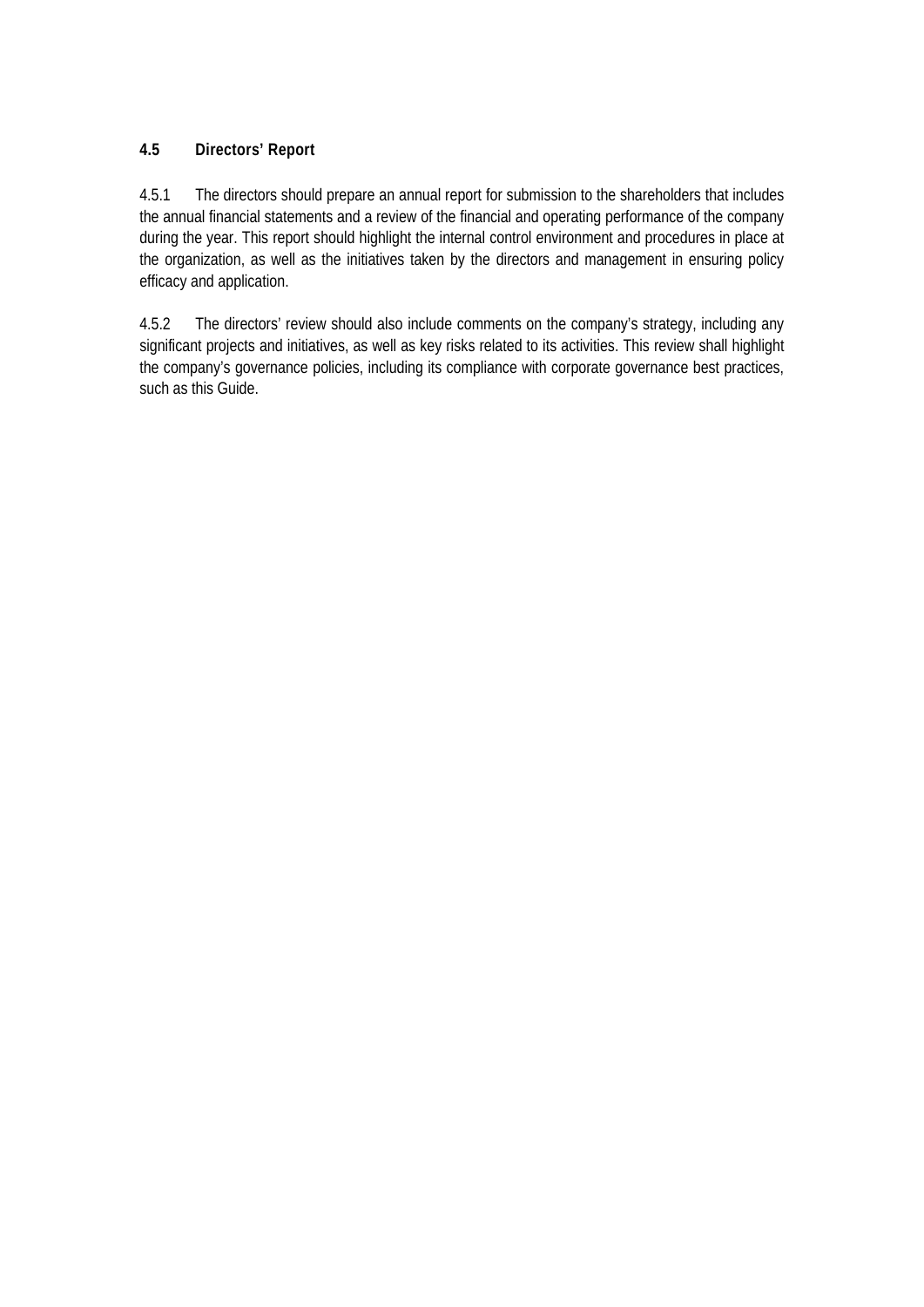#### **ANNEXURES**

#### **Annexure A: Life Cycle of Family-Owned Companies**

Broadly speaking, family-owned companies have three phases in their life cycles.

**In the first generation**, there is usually one or a few individuals as owners and shareholders. These shareholders comprise the board of directors as well as the management team of the company. This duality promotes simplicity, but the absence of a distinction between ownership and management, may make it difficult for third parties to have sufficient confidence in the company. Procuring capital thus frequently becomes a problem, and often compels the entrepreneur to reinvest profits back into the company.

Governance issues are relatively few in this stage. The issue requiring the most attention is succession planning.

**In the second generation**, there will often be several owners, not all of whom have the same interest in the company. The less active owners will sit on the board of directors, or maybe only attend the general meeting, while active shareholders handle management. Different views about business strategy often develop.

Governance issues tend to become complex in this stage as more family members get involved, often with no founder to mediate or dictate strategy. Governance challenges revolve around formalizing business policies and procedures, efficient and effective communication within the family, and leadership transition and succession planning for key management positions.

**Finally, in the third generation** the enterprise frequently attains a dimension that requires a high degree of professionalism. The consensus, competence, or ambition required for this is not always present within the family's circle of owners. At this time, there is a huge need for outside management.

Governance issues become more complex in this stage, engendering many conflicts. Some common governance issues include the employment of family members, dividend and reinvestment policies, conflict resolution, and family business strategy.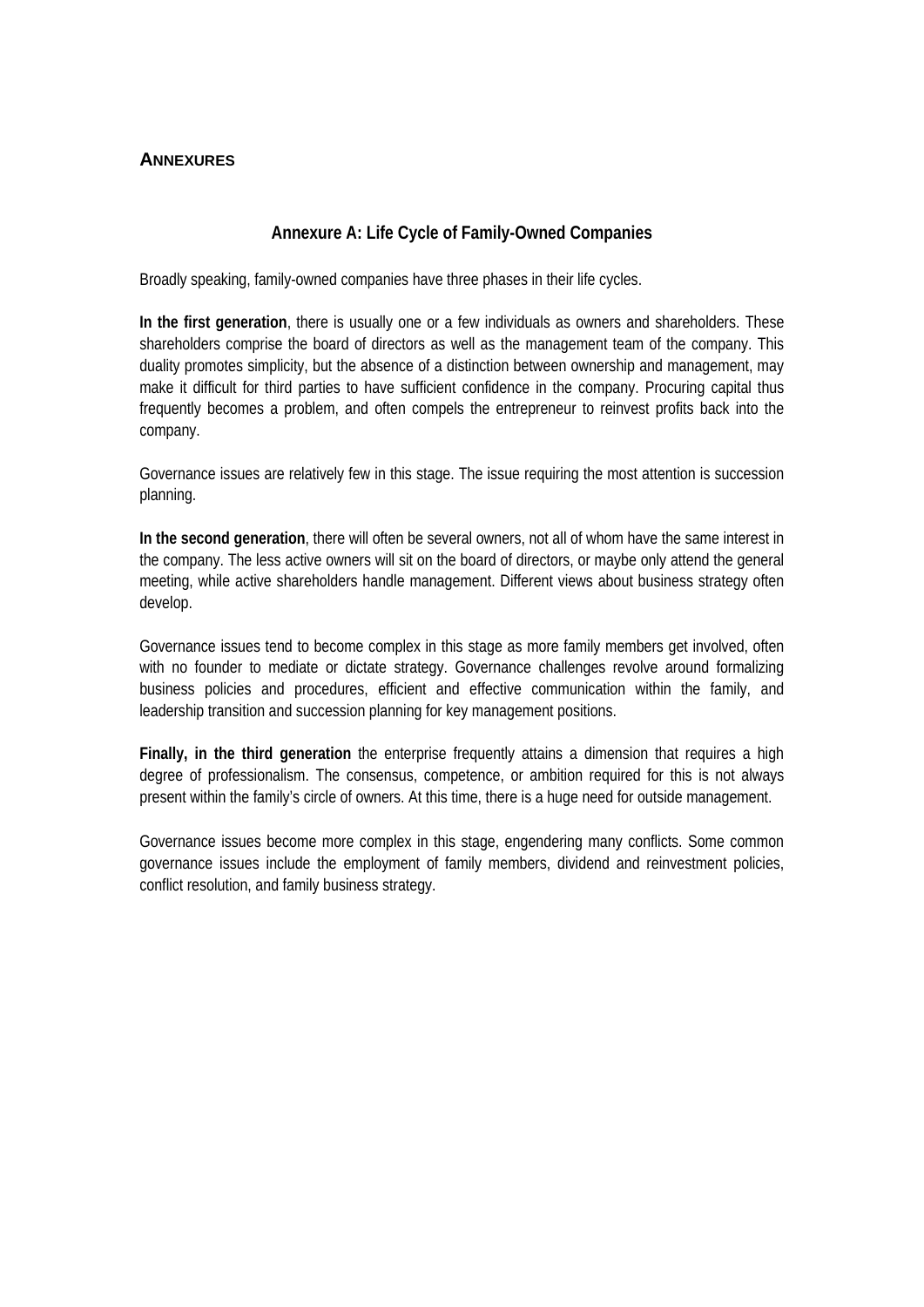## **Annexure B: Directors and Managers – Roles and Responsibilities**

|                                                           | <b>DIRECTORS</b>                                                                                                                                                                                                                                                                                                                                                                                                                                                       | <b>MANAGERS</b>                                                                                                                                                                                                                                                                   |
|-----------------------------------------------------------|------------------------------------------------------------------------------------------------------------------------------------------------------------------------------------------------------------------------------------------------------------------------------------------------------------------------------------------------------------------------------------------------------------------------------------------------------------------------|-----------------------------------------------------------------------------------------------------------------------------------------------------------------------------------------------------------------------------------------------------------------------------------|
| <b>LEADERSHIP</b>                                         | It is the responsibility of the board of<br>directors to provide central leadership<br>and direction in formulating company<br>strategy.                                                                                                                                                                                                                                                                                                                               | It is the duty of the managers to<br>implement strategies and policies on<br>behalf of the board of directors.                                                                                                                                                                    |
| <b>DECISION-MAKING</b>                                    | Directors have control of the<br>company's assets and must determine<br>the future of the organization. They<br>must protect the company's assets<br>and reputation, and take into account<br>how their decisions relate to<br>stakeholders and the regulatory<br>framework.                                                                                                                                                                                           | Managers are not responsible for<br>making strategic decisions for the<br>company and hence are only<br>concerned with implementing the<br>decisions made by the board of<br>directors.                                                                                           |
| <b>DUTIES AND</b><br><b>RESPONSIBILITIES</b>              | Considering that directors have<br>ultimate responsibility for the long-term<br>prosperity of the company, they have<br>multiple duties and obligations.<br>Broadly speaking, there are legal,<br>contractual, fiduciary, and ethical<br>obligations. Directors are required to<br>exercise their powers with skill and<br>diligence when acting on behalf of the<br>company. Any breach of duty can<br>render a director liable under both civil<br>and criminal law. | Managers have fewer legal<br>responsibilities and obligations.<br>Most of their duties arise from their<br>contract with the company. As<br>opposed to directors, the strict<br>interpretation of equitable fiduciary<br>obligations, for example, does not<br>apply to managers. |
| <b>RELATIONSHIP</b><br><b>WITH</b><br><b>SHAREHOLDERS</b> | Directors are usually appointed by the<br>shareholders. Shareholders may<br>restrict the powers exercised by the<br>directors by altering the articles of<br>association. Shareholders may also<br>remove directors from office.<br>Directors are accountable to<br>shareholders for the company's<br>performance.                                                                                                                                                     | Managers are usually appointed by<br>the directors or other managers.<br>They are accountable to either the<br>CEO or board of directors in terms<br>of their contract of appointment.                                                                                            |
|                                                           |                                                                                                                                                                                                                                                                                                                                                                                                                                                                        |                                                                                                                                                                                                                                                                                   |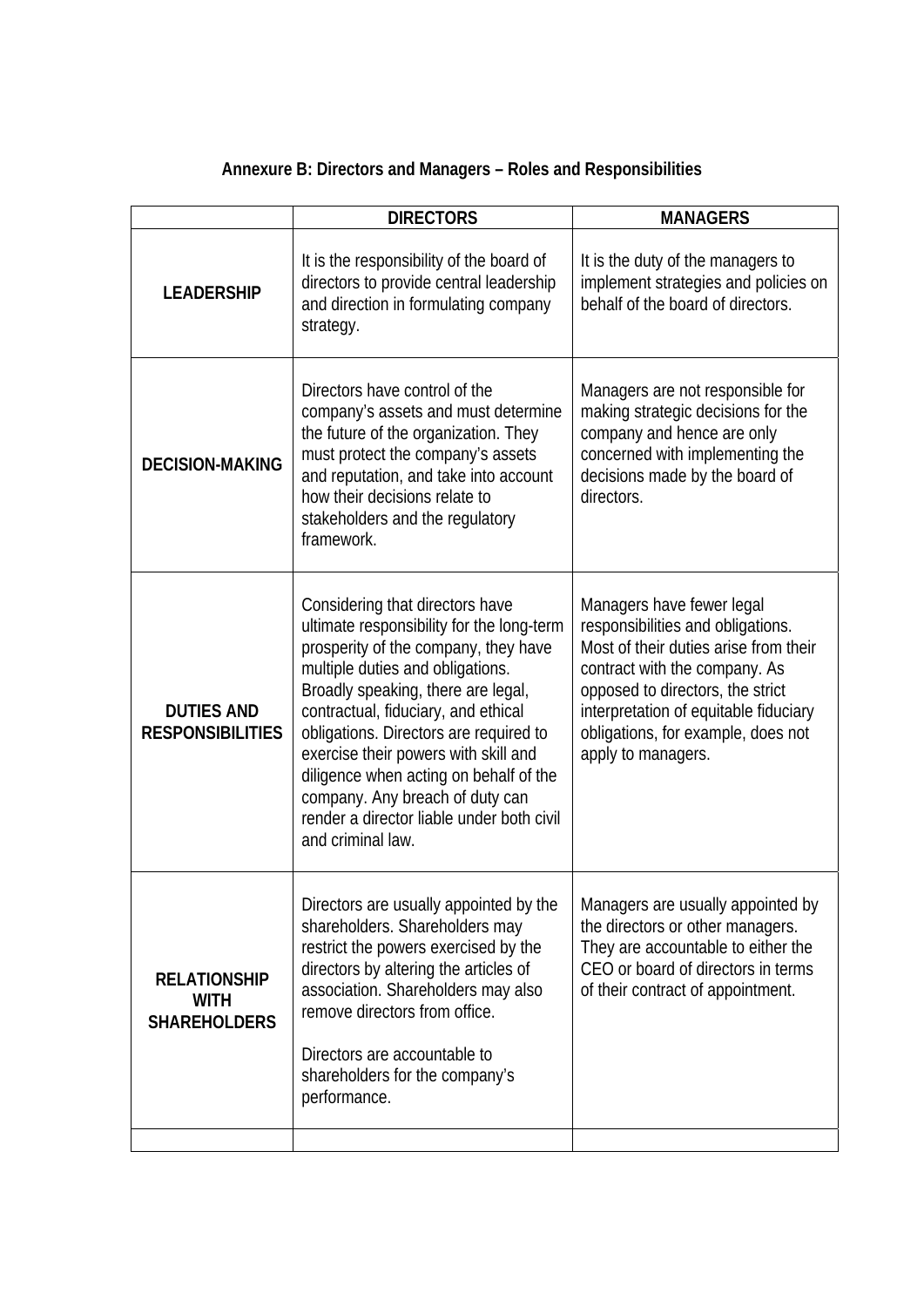| <b>COMPANY</b><br><b>ADMINISTRATION</b> | Directors are entrusted with the task of<br>administration. They are responsible<br>for the company's assets and are<br>answerable to the company and<br>shareholders at the general meeting.                                                                                                      | Managers exercise delegated<br>responsibilities. While they perform<br>duties related to the company's<br>administration, they cannot be held<br>solely liable for poor administration. |
|-----------------------------------------|----------------------------------------------------------------------------------------------------------------------------------------------------------------------------------------------------------------------------------------------------------------------------------------------------|-----------------------------------------------------------------------------------------------------------------------------------------------------------------------------------------|
| <b>ETHICS AND</b><br><b>VALUES</b>      | Directors play a key role in prescribing<br>the ethical code, which is to be<br>followed by the company in the<br>conduct of its affairs.                                                                                                                                                          | Managers, taking guidance from this<br>code, implement ethical practices<br>while performing their duties on<br>behalf of the company.                                                  |
| <b>STATUTORY</b><br><b>PROVISIONS</b>   | In the event of the insolvency,<br>directors may be held personally and<br>criminally liable under the Companies<br>Ordinance. In addition, there are many<br>other statutory provisions under which<br>directors are strictly liable and may<br>face penalties if the company fails to<br>comply. | The majority of statutory provisions<br>do not apply to managers, hence<br>reducing their civil and criminal<br>liability.                                                              |

*\* This annexure has been adapted from Securities & Exchange Commission of Pakistan's Code of Corporate Governance 2002.*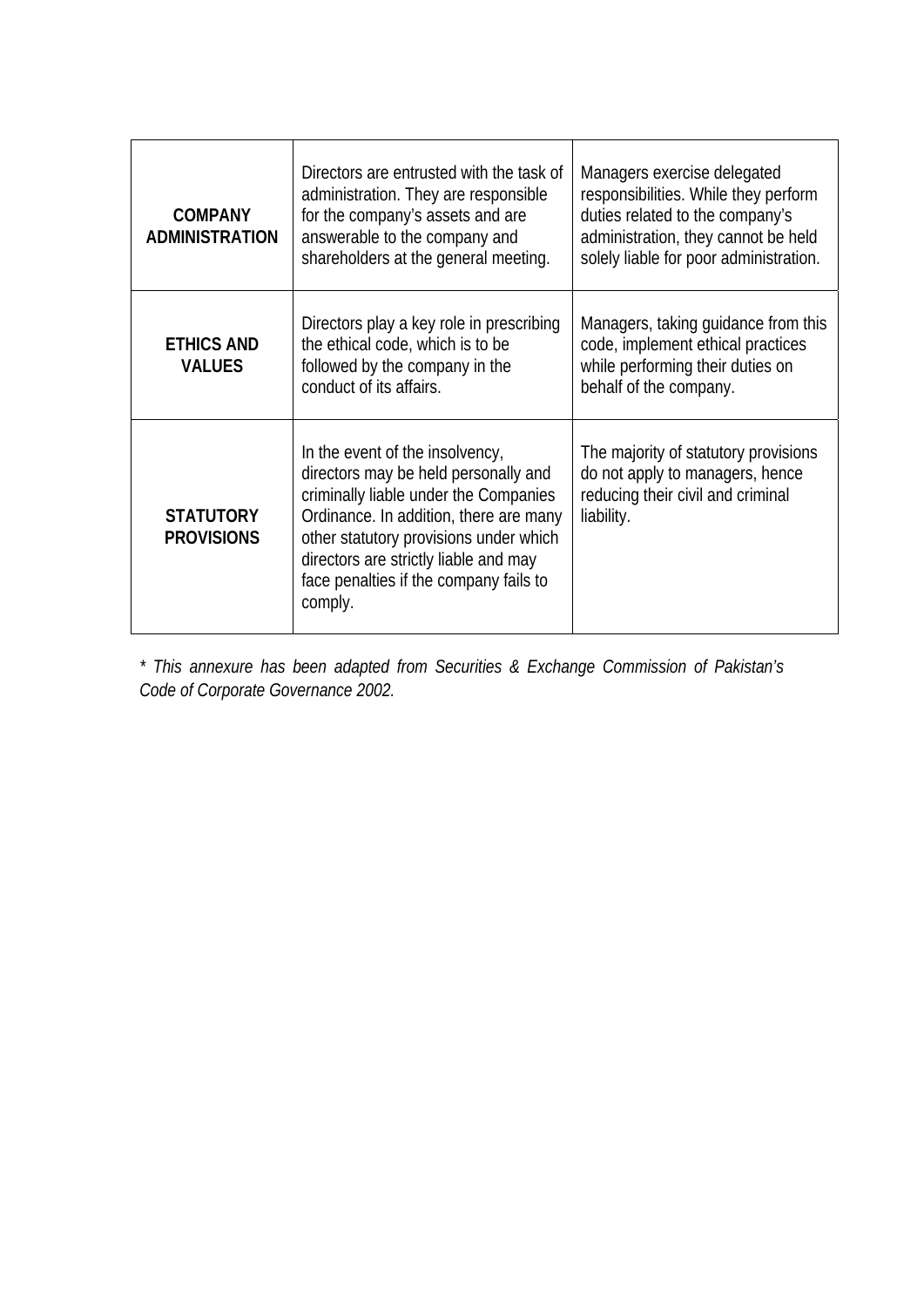#### **Annexure C: Key Functions of the Board**

- Reviewing and guiding corporate strategy, major plans of action, risk assessment and mitigation policy, annual budgets, and business plans; setting performance objectives; monitoring implementation and corporate performance; and overseeing major capital expenditures, acquisitions, and divestitures.
- Monitoring the effectiveness of the company's governance practices and making changes as needed.
- Selecting, compensating, monitoring, and replacing key executives when necessary, and overseeing succession planning.
- Aligning key executive and board remuneration with the longer-term interests of the company and its shareholders.
- Ensuring a formal and transparent board nomination and election process.
- Monitoring and managing potential conflicts of interest between management, board members, and shareholders, including potential misuse of corporate assets and abuse in related-party transactions.
- Ensuring the integrity of the company's accounting and financial reporting systems, including the independent audit.
- Overseeing the processes of disclosure and communications.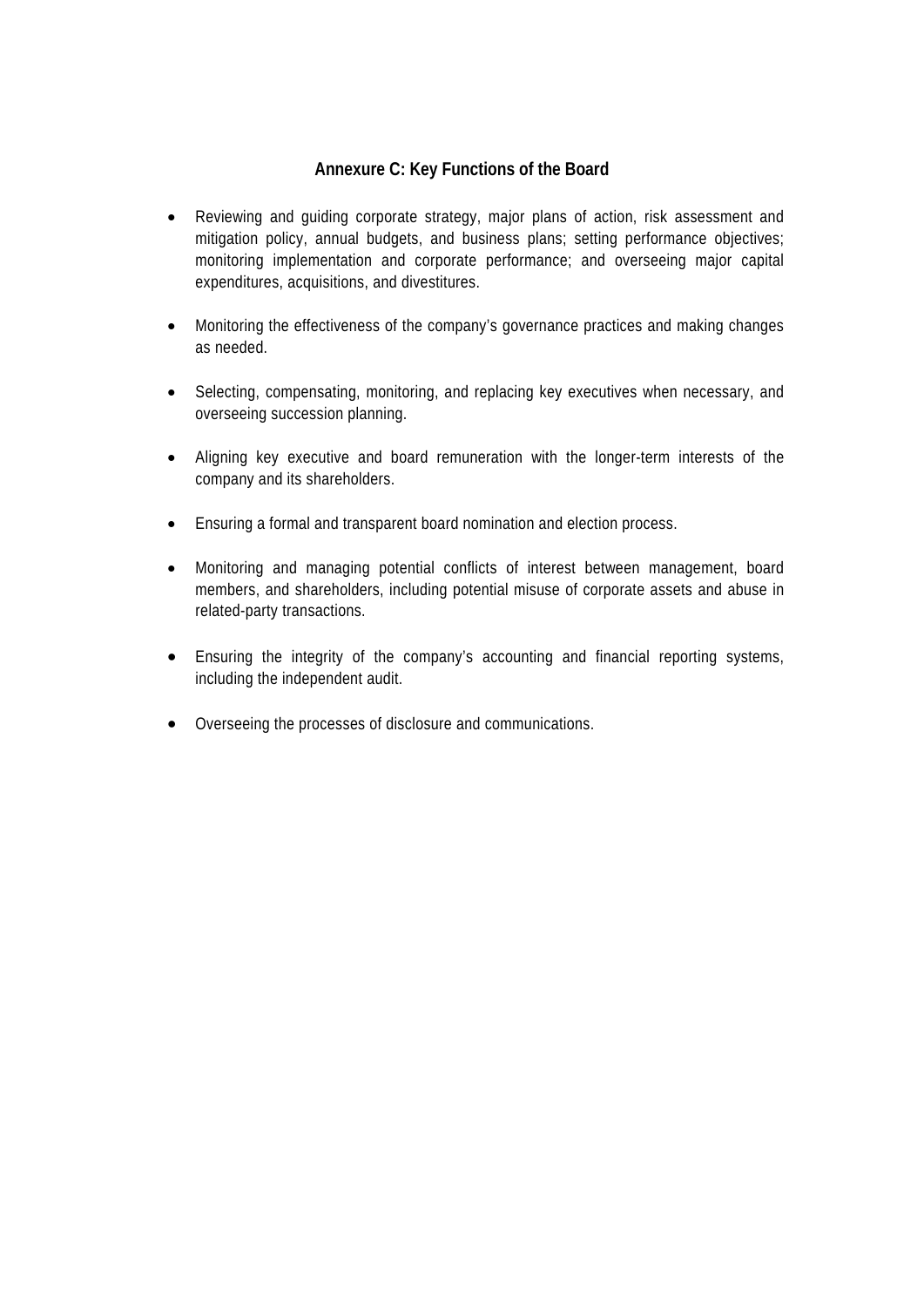#### **Annexure D: Tips for Independent Directors**

- 1. Your primary obligation is to shareholders. Other stakeholders have relevance to the board only as their interests affect shareholder value. Take advantage of a relatively small shareholder base by getting to know the long-term shareholders, including managers and other board members.
- 2. Recognize that each small company is unique. This is especially true for companies managed by founders. Listen carefully to the language of the company and be open to unique aspects of the corporate culture.
- 3. You must be willing and able to dedicate the time needed to serve. This often becomes the hurdle that an otherwise capable and respected board member is unable to clear.
- 4. You should work together with other directors. Boards with very talented people have served no useful purpose when the directors have failed to work together.
- 5. You must believe in the organization's mission and purpose. These include commitments to products, customers, employees, suppliers; social obligations; growth; management style; and profit objectives. If you take an exception to these, then it is better to disassociate yourself from the board.
- 6. Know your specific role and the value you add to the board beyond general management oversight. Pay special attention to the areas of business where the company needs your expertise. Be prepared to offer your resignation if you feel you can no longer be useful in your role.
- 7. Think about corporate strategy. Be aware of the challenge that strategic issues represent to all small company CEOs, who are involved in the day-to-day aspects of business. Be available to the CEO to discuss strategic issues when he or she is focused on them, rather than only raising them at board meetings.
- 8. Give the company's financial statements your careful personal attention. Look for red flags and ask questions. Your independence as a director can be assured only if you have the time, abilities, and resources to conduct your own critical analysis of the company's performance. This may require communication with company officers other than the CEO.
- 9. CEO evaluation is an ongoing process, and not always formalized. Get to know the CEO's strengths and weaknesses and assist him or her in adapting to a rapidly changing company.
- 10. Invest in the company with your contacts and expertise. Accept full cash compensation for board services.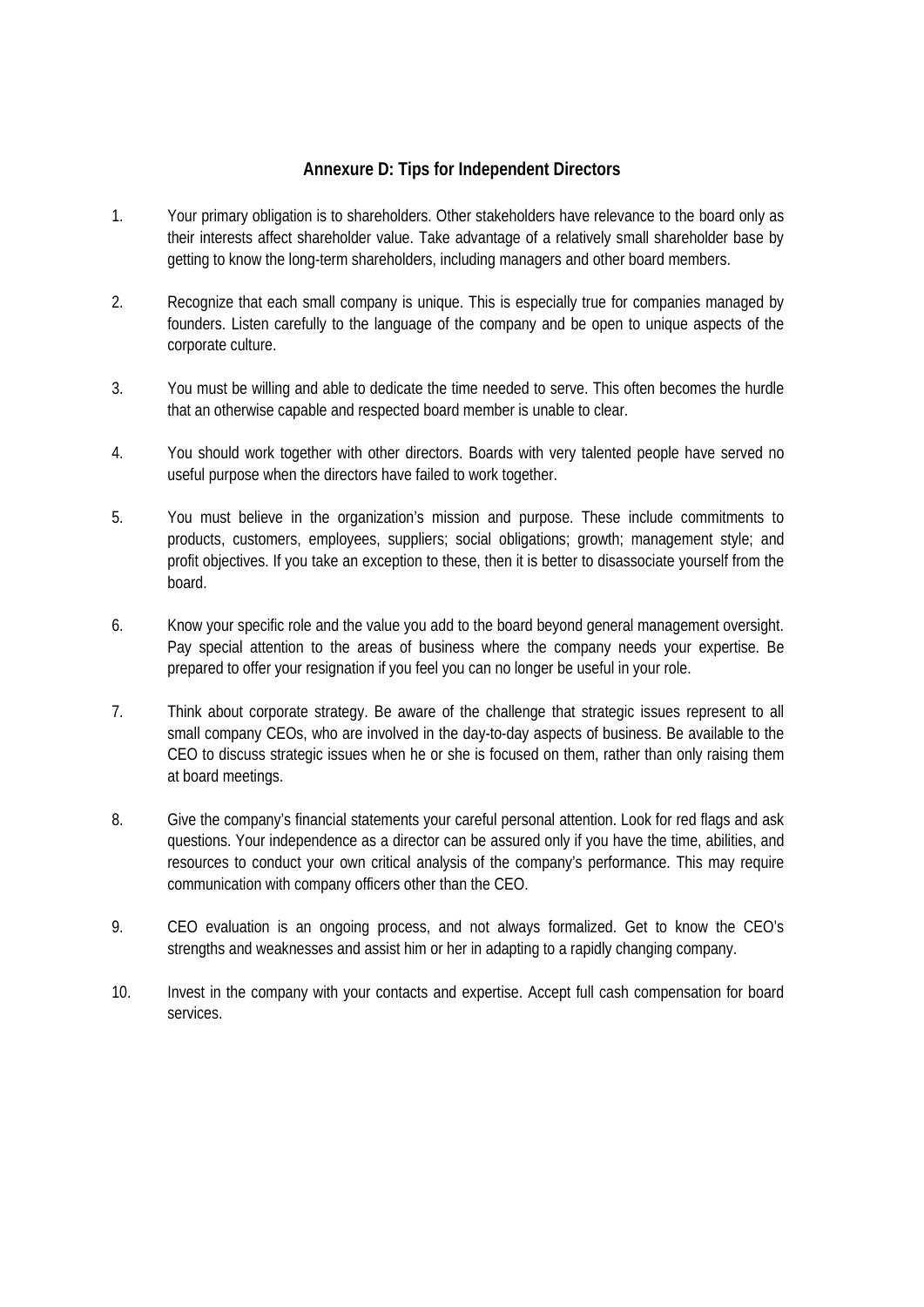## **Annexure E: Glossary of Terms**

| <b>Description</b>                      | <b>Definition</b>                                                                                                                                                                                        |
|-----------------------------------------|----------------------------------------------------------------------------------------------------------------------------------------------------------------------------------------------------------|
| Affiliated company                      | Two companies with the same owner or a third company's<br>subsidiaries.                                                                                                                                  |
| Affiliated person                       | A physical person or a legal entity that can influence the activity of<br>legal entities, and/or physical persons who are engaged in<br>entrepreneurial activity.                                        |
| Annual report                           | An audited document issued annually to shareholders. Contains<br>information on financial results and the overall performance of the<br>previous fiscal year, as well as comments on the future outlook. |
| Audit                                   | An examination and verification of a company's financial and<br>accounting records and supporting documents by a professional and<br>independent external auditor.                                       |
| Audit report                            | Statement of the accounting firm's assessment of the validity and<br>accuracy of a company's financial information and conformity with<br>accepted accounting practices.                                 |
| Auditor                                 | A person or a firm certified to conduct an audit.                                                                                                                                                        |
| Auditor's report                        | An auditor's opinion on the accuracy of a company's financial<br>statements, commonly included in the annual report.                                                                                     |
| Beneficial owner                        | The individual who benefits from ownership of a security regardless<br>of who holds the title.                                                                                                           |
| Board of directors                      | The collective group of individuals elected by the shareholders of a<br>corporation to oversee the management of the corporation.                                                                        |
| Chairman of the board                   | Highest-ranking director in a corporation's board of directors.                                                                                                                                          |
| <b>Chief Executive Officer</b><br>(CEO) | The chief executive officer (CEO) is the highest-ranking officer of the<br>company.                                                                                                                      |
| <b>Chief Financial Officer</b><br>(CFO) | The corporate executive responsible for the financial planning and<br>record-keeping of a company.                                                                                                       |
| Corporate law                           | Multiple normative legislative acts regulating the creation, activities,<br>and liquidation of legal entities.                                                                                           |
| Company                                 | An entity chartered by law to act as a single enterprise with certain<br>legal rights whose owners remain separate and assume limited<br>liability.                                                      |
| <b>Director</b>                         | A person elected by shareholders to serve on the corporation's<br>board of directors.                                                                                                                    |
| <b>Disclosure</b>                       | The public dissemination of material decision-influencing<br>information.                                                                                                                                |
| Dissident; dissenting<br>shareholder    | A shareholder who objects to a proposed corporate action or<br>position.                                                                                                                                 |
| Dividend                                | A portion of the net profits of the company distributed to the<br>shareholders of a company.                                                                                                             |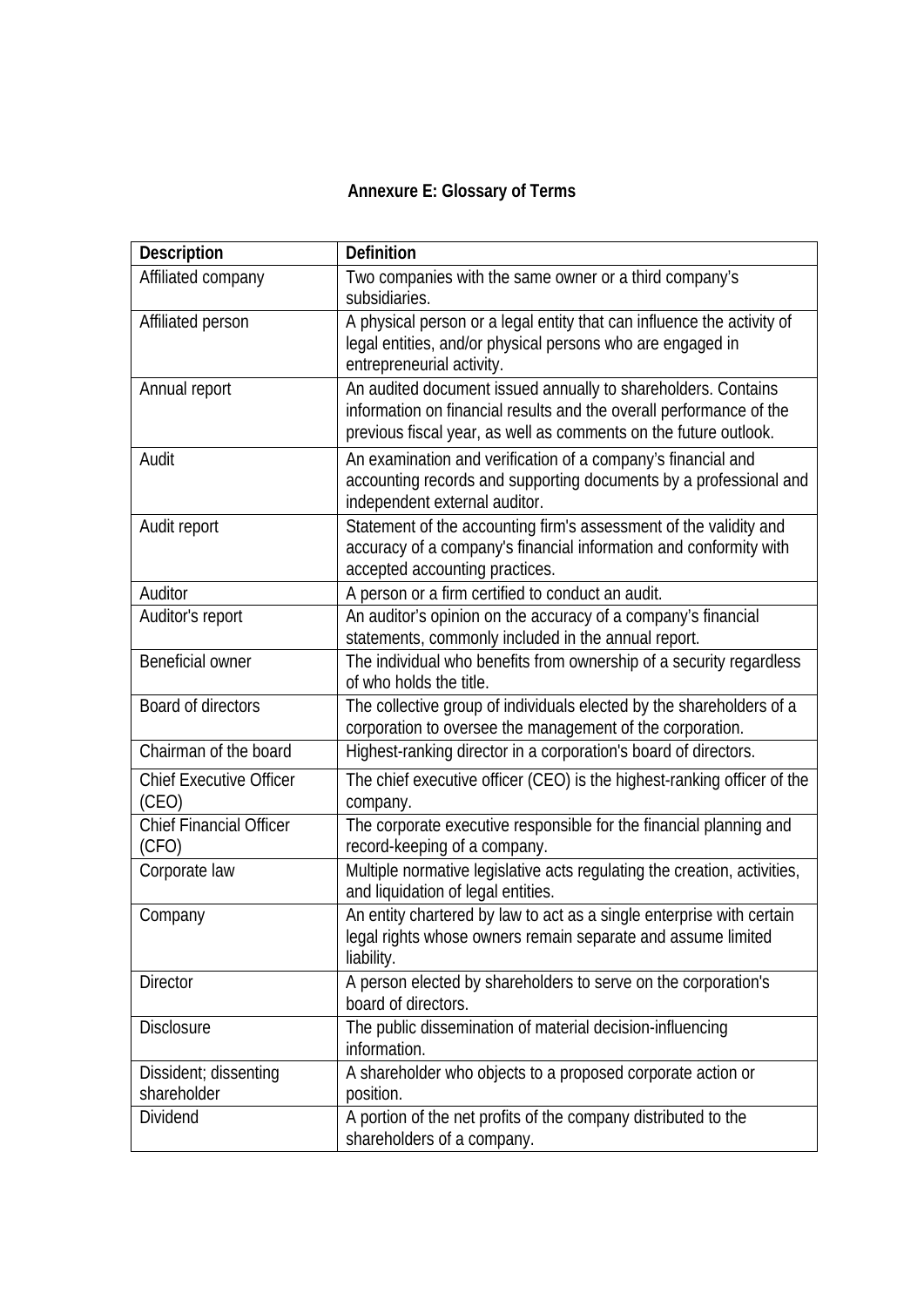| <b>External auditor</b>                            | An auditor, unaffiliated with the organization, responsible for<br>conducting the audit of the financial statements of the company.                                                            |
|----------------------------------------------------|------------------------------------------------------------------------------------------------------------------------------------------------------------------------------------------------|
| Fiduciary trust /<br>responsibility                | The power entrusted to an individual, corporation, or association<br>(fiduciary) to manage assets for another person (principal),<br>beneficial to his/her interests.                          |
| Interim report                                     | Document reporting the financial results for a period smaller than a<br>year.                                                                                                                  |
| Internal audit                                     | An appraisal of the financial health of a company's operations by its<br>own employees. Employees who carry out this function are called<br>internal auditors.                                 |
| <b>International Accounting</b><br>Standards (IAS) | Financial reporting standards created by the International<br>Accounting Standards Committee in an effort to harmonize various<br>practices across the globe.                                  |
| Listed company                                     | Company whose shares are traded on a stock exchange.                                                                                                                                           |
| Non-listed company                                 | Company that is not listed on a stock exchange.                                                                                                                                                |
| Management                                         | The person or persons controlling and directing the affairs of a<br>business in the interest of the corporation and its managers.<br>Ensures the efficient use of all the company's resources. |
| Management accounting                              | Accumulation and analysis of financial data for internal use<br>(management, data for shareholders, and controlling bodies).                                                                   |
| Management decision                                | Decision made by manager within his or her competence and<br>powers, aimed at achieving organization's goals.                                                                                  |
| Private equity                                     | Equity capital investments in privately held, non-quoted companies.                                                                                                                            |
| Shareholder                                        | A person or entity that owns shares in a company.                                                                                                                                              |
| Shareholder resolution                             | A recommendation or requirement proposed by a shareholder at the<br>company's general shareholders' meeting.                                                                                   |
| Subsidiary                                         | A company that is owned outright or controlled by a parent<br>company.                                                                                                                         |
| Venture capital                                    | Funds granted to startup firms and small businesses with<br>exceptional growth potential in exchange for ownership or control of<br>the company.                                               |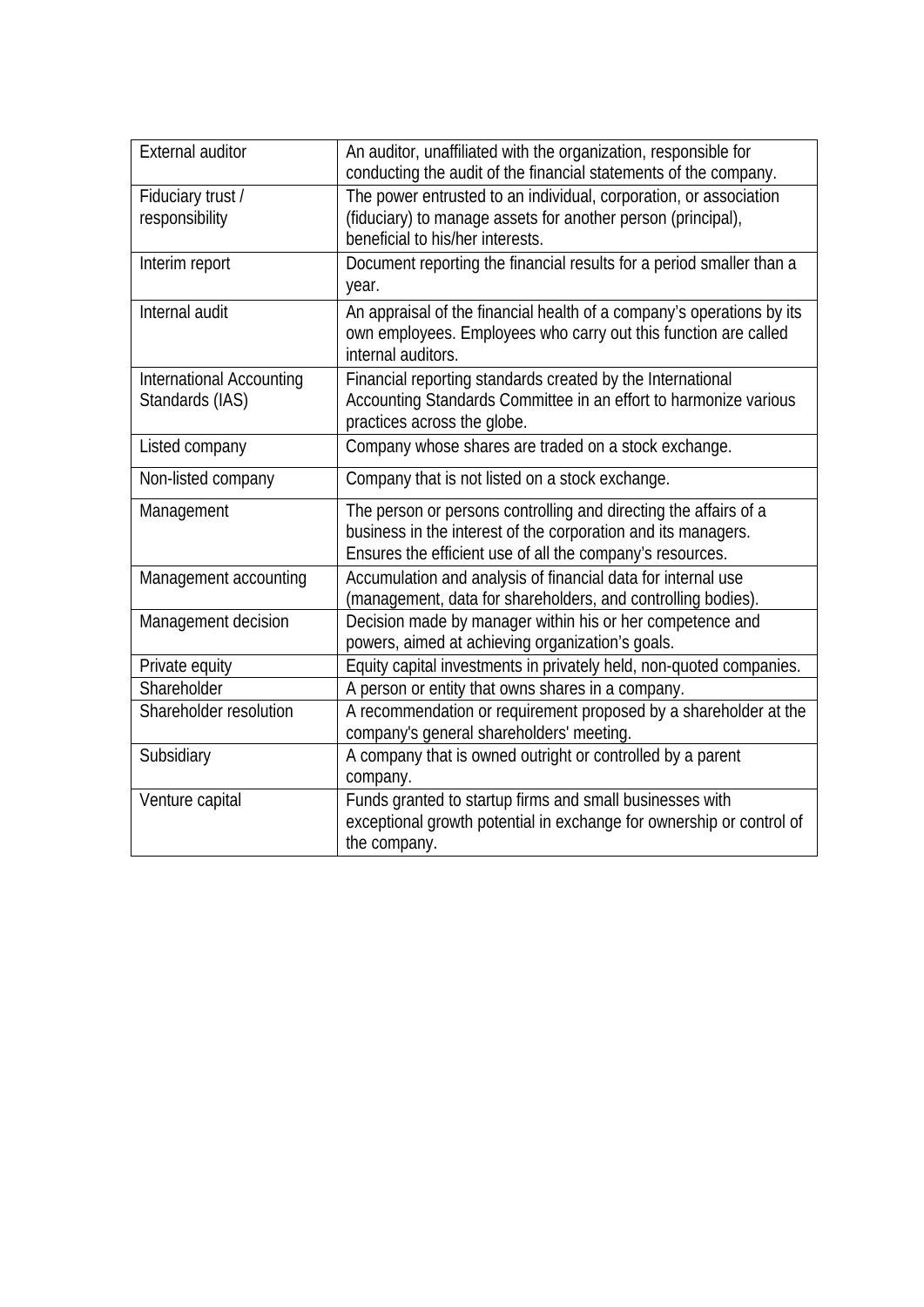## **Annexure F: List of Stakeholders Consulted during Guide Development**

#### **FOCUS GROUP PARTICIPANTS**

| Dotz Technologies                     |
|---------------------------------------|
| <b>English Biscuits Manufacturers</b> |
| Habibullah Energy                     |
| Inam Industries                       |
| Ismail Industries                     |
| <b>Jaffar Brothers</b>                |
| <b>Mackinon Pakistan</b>              |

| ROUNDTABLE PARTICIPANTS KARACHI          | ROUNDTABLE PARTICIPANTS LAHORE            |
|------------------------------------------|-------------------------------------------|
| Adamjee Group of Companies               | <b>ABN AMRO Bank</b>                      |
| <b>Allied Bank</b>                       | <b>ACCA</b>                               |
| Al-Mughni (Pvt) Ltd.                     | <b>Abuzar Group of Companies</b>          |
| Alucan (Pvt) Ltd.                        | Al Yousaf Enterprises                     |
| Arif Habib Group                         | Aryan Steel Industries                    |
| Century Insurance Company                | Care Marketing                            |
| Delta Group of Companies                 | Descon Engineering                        |
| Delta Shipping (Pvt) Ltd.                | East End Exports Pvt. Ltd                 |
| English Biscuit Manufacturers (Pvt) Ltd  | <b>Fashion Wear</b>                       |
| Envicrete                                | Haji Muhammad Aslam & Sons                |
| Ernst & Young                            | Japan Machinery Store                     |
| Gani & Tayub (Pvt). Ltd                  | Khamis Paper Cutting Centre               |
| Ghulam Farooq Group                      | Lahore Stock Exchange                     |
| Hinopak Motors Limited                   | Lahore Chamber of Commerce and Industries |
| <b>International Finance Corporation</b> | Lahore University of Management Sciences  |
| Ismail Industries                        | National Scientific Corporation           |
| Kings Group                              | Orient Group of Companies                 |
| National Foods                           | Pioneer Steel Mills Ltd                   |
| Orr, Dignam & Co                         | Prime Service Group                       |
| Pakistan Business Council                | <b>RBI</b>                                |
| Pakistan Readymade Garments              | Sampak Group of Industries                |
| Shahani Associates                       | Service Industries                        |
| System Innovation (Pvt) Ltd              | <b>Shafqat Trading Company</b>            |
| <b>TATA Textile Mills Ltd</b>            | Spell Group                               |
| <b>TeleCard Ltd</b>                      | <b>Unique Mineral</b>                     |
| Unitex Carpet Ltd                        | Wisal Kamal Fabrics (Pvt) Ltd             |